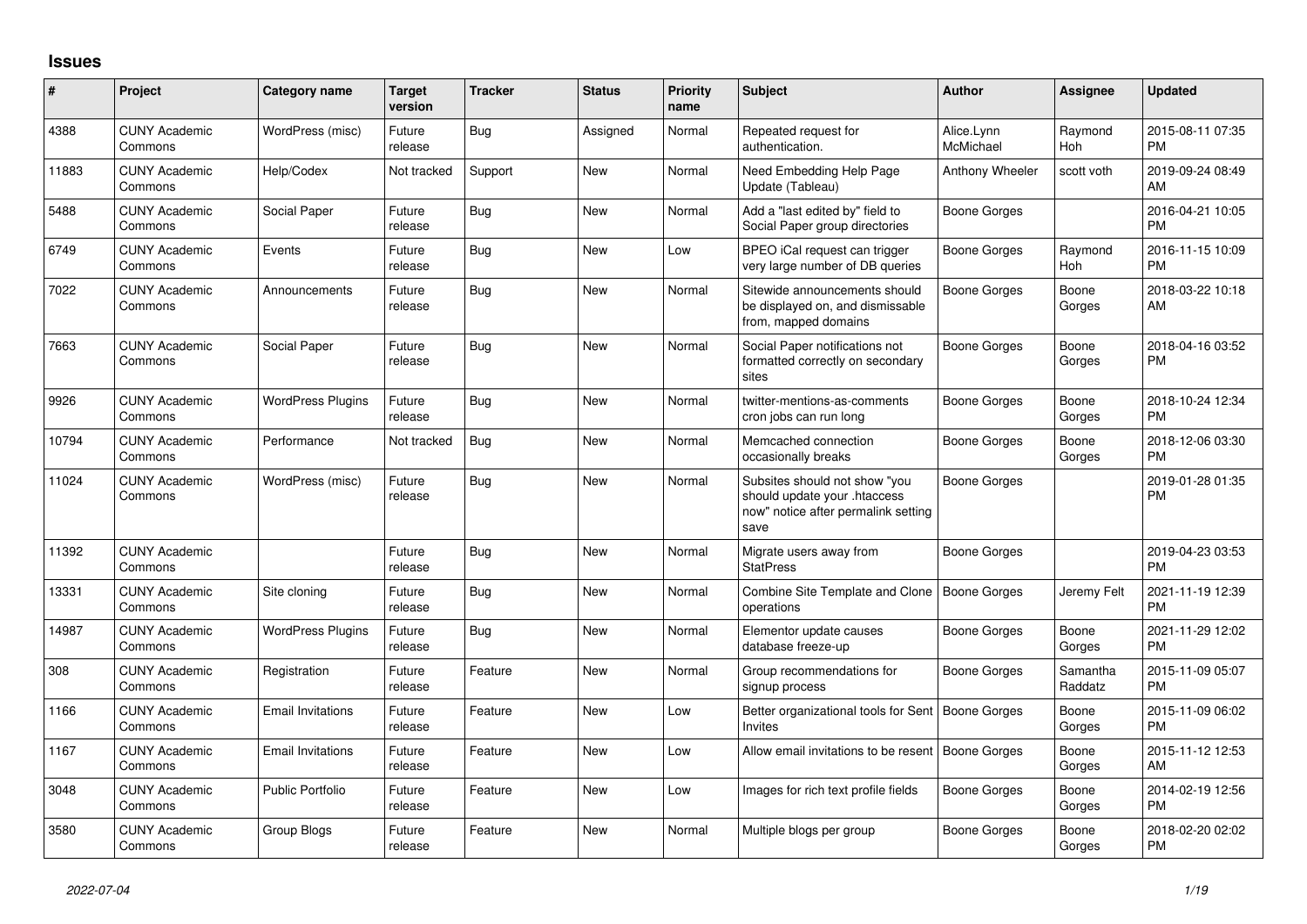| #     | Project                         | Category name                  | <b>Target</b><br>version | Tracker   | <b>Status</b> | <b>Priority</b><br>name | <b>Subject</b>                                                                             | <b>Author</b>       | <b>Assignee</b> | <b>Updated</b>                |
|-------|---------------------------------|--------------------------------|--------------------------|-----------|---------------|-------------------------|--------------------------------------------------------------------------------------------|---------------------|-----------------|-------------------------------|
| 4481  | <b>CUNY Academic</b><br>Commons | Events                         | Future<br>release        | Feature   | New           | Normal                  | Group admins/mods should have<br>the ability to unlink an event from<br>the group          | <b>Boone Gorges</b> | Boone<br>Gorges | 2017-04-24 03:53<br>PM.       |
| 4635  | <b>CUNY Academic</b><br>Commons | Authentication                 | Future<br>release        | Feature   | New           | Normal                  | Allow non-WP authentication                                                                | Boone Gorges        | Sonja Leix      | 2019-03-01 02:05<br><b>PM</b> |
| 5489  | <b>CUNY Academic</b><br>Commons | Social Paper                   | Future<br>release        | Feature   | New           | Normal                  | Asc/desc sorting for Social Paper<br>directories                                           | <b>Boone Gorges</b> |                 | 2016-04-21 10:06<br><b>PM</b> |
| 6332  | <b>CUNY Academic</b><br>Commons | WordPress (misc)               | Future<br>release        | Feature   | New           | Normal                  | Allow uploaded files to be marked<br>as private in an ad hoc way                           | Boone Gorges        |                 | 2016-10-17 11:41<br><b>PM</b> |
| 9720  | <b>CUNY Academic</b><br>Commons | Authentication                 | Future<br>release        | Feature   | New           | Normal                  | The Commons should be an<br>oAuth provider                                                 | Boone Gorges        |                 | 2019-03-01 02:04<br><b>PM</b> |
| 11834 | <b>CUNY Academic</b><br>Commons | <b>Group Files</b>             | Future<br>release        | Feature   | New           | Normal                  | Improved tools for managing<br>group file folders                                          | Boone Gorges        | Sonja Leix      | 2019-09-06 03:55<br><b>PM</b> |
| 12042 | <b>CUNY Academic</b><br>Commons | <b>Email Notifications</b>     | Future<br>release        | Feature   | New           | Normal                  | Improved error logging for BPGES<br>send queue                                             | Boone Gorges        | Boone<br>Gorges | 2021-11-19 12:25<br><b>PM</b> |
| 12091 | <b>CUNY Academic</b><br>Commons | <b>Group Files</b>             | Future<br>release        | Feature   | New           | Normal                  | Improved pre-upload file validation<br>for bp-group-documents                              | <b>Boone Gorges</b> | Boone<br>Gorges | 2019-11-14 01:21<br><b>PM</b> |
| 12911 | <b>CUNY Academic</b><br>Commons |                                | Not tracked              | Feature   | <b>New</b>    | Normal                  | Block access to xmlrpc.php based<br>on User-Agent                                          | Boone Gorges        | Boone<br>Gorges | 2020-06-09 05:12<br>PM.       |
| 13048 | <b>CUNY Academic</b><br>Commons | Shortcodes and<br>embeds       | Future<br>release        | Feature   | New           | Normal                  | Jupyter Notebooks support                                                                  | Boone Gorges        |                 | 2020-07-14 11:46<br>AM        |
| 13358 | <b>CUNY Academic</b><br>Commons | Group Forums                   | Future<br>release        | Feature   | New           | Normal                  | Improved UI for group forum<br>threading settings                                          | Boone Gorges        | Raymond<br>Hoh  | 2021-11-19 12:27<br><b>PM</b> |
| 13466 | <b>CUNY Academic</b><br>Commons | Cavalcade                      | Future<br>release        | Feature   | New           | Normal                  | Automated cleanup for duplicate<br>Cavalcade tasks                                         | Boone Gorges        | Boone<br>Gorges | 2020-10-13 05:24<br>PM.       |
| 13835 | <b>CUNY Academic</b><br>Commons | WordPress (misc)               | Future<br>release        | Feature   | New           | Normal                  | Allow OneSearch widget to have<br>'CUNY' as campus                                         | Boone Gorges        | Boone<br>Gorges | 2021-11-19 12:39<br><b>PM</b> |
| 13891 | <b>CUNY Academic</b><br>Commons | Internal Tools and<br>Workflow | 2.1.0                    | Feature   | New           | Normal                  | Migrate automated linting to<br>GitHub Actions                                             | Boone Gorges        | Jeremy Felt     | 2022-06-29 11:13<br>AM.       |
| 14184 | <b>CUNY Academic</b><br>Commons | Public Portfolio               | Future<br>release        | Feature   | <b>New</b>    | Normal                  | Centralized mechanism for storing<br>Campus affiliations                                   | <b>Boone Gorges</b> | Boone<br>Gorges | 2022-01-04 11:35<br>AM        |
| 14309 | <b>CUNY Academic</b><br>Commons | Group Library                  | Future<br>release        | Feature   | <b>New</b>    | Normal                  | Better handling of<br>bp_group_document file download<br>attempts when file is not present | <b>Boone Gorges</b> | Boone<br>Gorges | 2021-11-19 12:28<br><b>PM</b> |
| 15194 | <b>CUNY Academic</b><br>Commons | Internal Tools and<br>Workflow | 2.1.0                    | Feature   | New           | Normal                  | PHPCS sniff for un-restored<br>switch_to_blog() calls                                      | Boone Gorges        | Jeremy Felt     | 2022-05-26 10:45<br>AM        |
| 15883 | <b>CUNY Academic</b><br>Commons |                                | 2.1.0                    | Feature   | New           | Normal                  | Release BPGES update                                                                       | Boone Gorges        | Boone<br>Gorges | 2022-05-26 10:39<br>AM        |
| 10580 | <b>CUNY Academic</b><br>Commons | Information<br>Architecture    | Future<br>release        | Design/UX | New           | Normal                  | Primary nav item review                                                                    | Boone Gorges        | Sara Cannon     | 2022-06-28 01:29<br><b>PM</b> |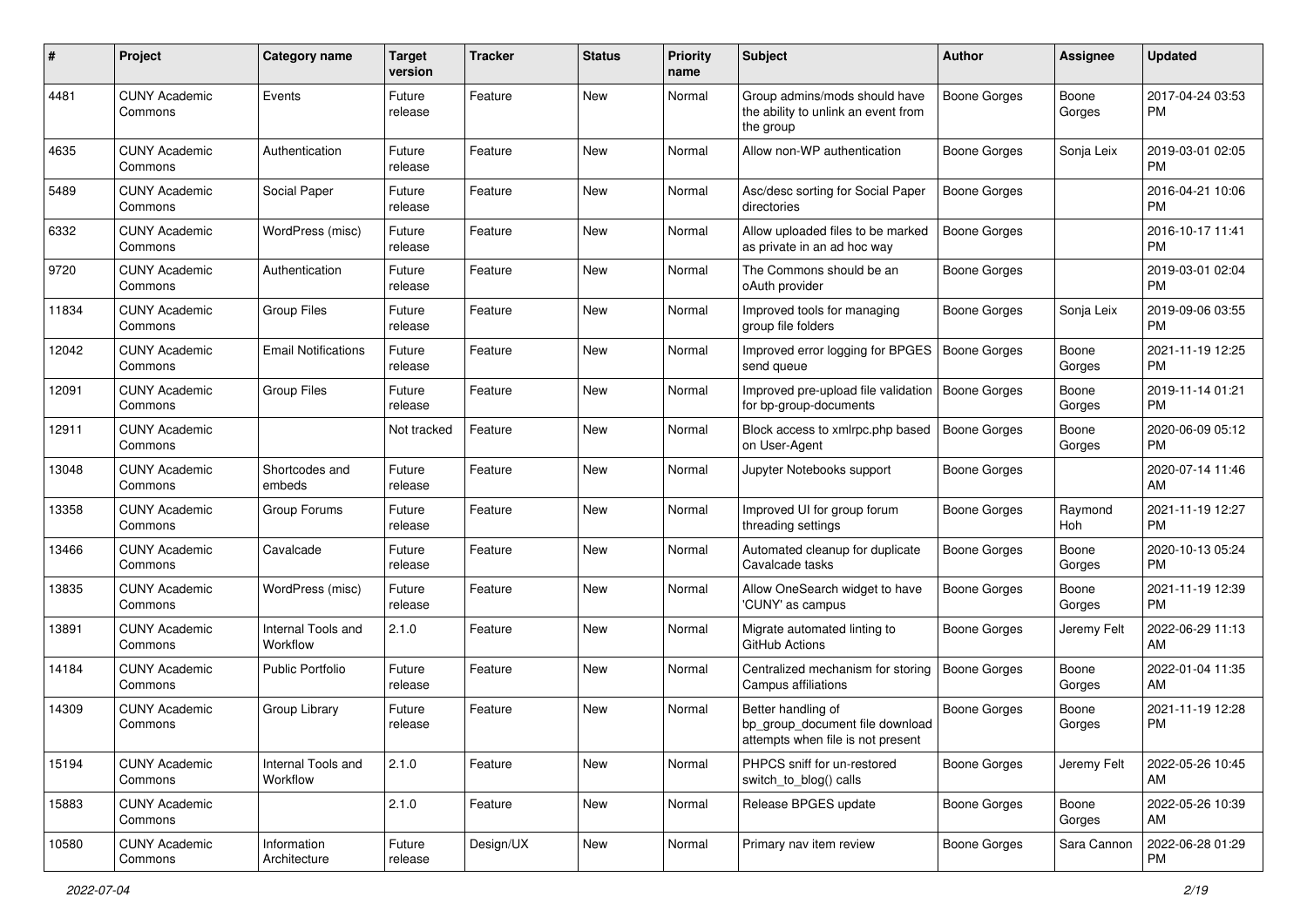| #     | Project                         | <b>Category name</b>           | <b>Target</b><br>version | <b>Tracker</b> | <b>Status</b>        | Priority<br>name | <b>Subject</b>                                                              | <b>Author</b>       | <b>Assignee</b>   | <b>Updated</b>                |
|-------|---------------------------------|--------------------------------|--------------------------|----------------|----------------------|------------------|-----------------------------------------------------------------------------|---------------------|-------------------|-------------------------------|
| 12436 | <b>CUNY Academic</b><br>Commons |                                | Not tracked              | <b>Bug</b>     | Assigned             | Normal           | Nightly system downtime                                                     | Boone Gorges        |                   | 2020-08-01 09:30<br>AM        |
| 618   | <b>CUNY Academic</b><br>Commons | <b>BuddyPress Docs</b>         | Future<br>release        | Feature        | Assigned             | Normal           | <b>BuddyPress Docs: export formats</b>                                      | Boone Gorges        | Boone<br>Gorges   | 2015-11-09 05:38<br><b>PM</b> |
| 1165  | <b>CUNY Academic</b><br>Commons | <b>Email Invitations</b>       | Future<br>release        | Feature        | Assigned             | Low              | Allow saved lists of invitees under<br>Send Invites                         | Boone Gorges        | Boone<br>Gorges   | 2015-11-09 06:03<br><b>PM</b> |
| 1417  | <b>CUNY Academic</b><br>Commons | <b>BuddyPress Docs</b>         | Future<br>release        | Feature        | Assigned             | Low              | <b>Bulk actions for BuddyPress Docs</b>                                     | <b>Boone Gorges</b> | Boone<br>Gorges   | 2016-10-17 10:41<br><b>PM</b> |
| 1422  | <b>CUNY Academic</b><br>Commons | <b>BuddyPress Docs</b>         | Future<br>release        | Feature        | Assigned             | Normal           | Make "created Doc" activity icons<br>non-mini                               | <b>Boone Gorges</b> | Boone<br>Gorges   | 2015-11-09 05:48<br><b>PM</b> |
| 1423  | <b>CUNY Academic</b><br>Commons | BuddyPress (misc)              | Future<br>release        | Feature        | Assigned             | Low              | Show an avatar for pingback<br>comment activity items                       | Boone Gorges        | Tahir Butt        | 2016-10-24 12:03<br><b>PM</b> |
| 1508  | <b>CUNY Academic</b><br>Commons | WordPress (misc)               | Future<br>release        | Feature        | Assigned             | Normal           | Share login cookies across<br>mapped domains                                | Boone Gorges        | Boone<br>Gorges   | 2012-07-02 12:12<br><b>PM</b> |
| 1744  | <b>CUNY Academic</b><br>Commons | <b>BuddyPress Docs</b>         | Future<br>release        | Feature        | Assigned             | Normal           | Spreadsheet-style Docs                                                      | Boone Gorges        | Boone<br>Gorges   | 2015-11-09 06:13<br><b>PM</b> |
| 1983  | <b>CUNY Academic</b><br>Commons | Home Page                      | Future<br>release        | Feature        | Assigned             | Low              | Media Library integration with<br>Featured Content plugin                   | Boone Gorges        | Dominic<br>Giglio | 2014-03-17 10:34<br>AM        |
| 2832  | <b>CUNY Academic</b><br>Commons | <b>Public Portfolio</b>        | Future<br>release        | Feature        | Assigned             | Normal           | Improve interface for (not)<br>auto-linking profile fields                  | Boone Gorges        | Chris Stein       | 2015-01-05 08:52<br><b>PM</b> |
| 3002  | <b>CUNY Academic</b><br>Commons | Search                         | Future<br>release        | Feature        | Assigned             | Normal           | Overhaul CAC search by using<br>external search appliance                   | Boone Gorges        | Boone<br>Gorges   | 2020-07-15 03:05<br><b>PM</b> |
| 3192  | <b>CUNY Academic</b><br>Commons | Group Forums                   | Future<br>release        | Feature        | Assigned             | Normal           | Customizable forum views for<br>bbPress 2.x group forums                    | Boone Gorges        | Raymond<br>Hoh    | 2015-11-09 12:47<br><b>PM</b> |
| 3193  | <b>CUNY Academic</b><br>Commons | Group Forums                   | Future<br>release        | Feature        | Assigned             | Normal           | bbPress 2.x dynamic roles and<br><b>RBE</b>                                 | Boone Gorges        | Boone<br>Gorges   | 2014-09-30 01:30<br><b>PM</b> |
| 3230  | <b>CUNY Academic</b><br>Commons | Internal Tools and<br>Workflow | Not tracked              | Feature        | Assigned             | High             | Scripts for quicker<br>provisioning/updating of<br>development environments | Boone Gorges        | Boone<br>Gorges   | 2016-01-26 04:54<br><b>PM</b> |
| 3330  | <b>CUNY Academic</b><br>Commons | My Commons                     | Future<br>release        | Feature        | Assigned             | Normal           | "Commons Information" tool                                                  | Boone Gorges        | Chris Stein       | 2014-09-22 08:46<br><b>PM</b> |
| 5234  | <b>CUNY Academic</b><br>Commons | Membership                     | Future<br>release        | Feature        | Assigned             | Normal           | Write Unconfirmed patch for WP                                              | <b>Boone Gorges</b> | Boone<br>Gorges   | 2016-10-24 11:18<br>AM        |
| 11517 | <b>CUNY Academic</b><br>Commons |                                | Not tracked              | Feature        | Assigned             | Normal           | wp-accessibility plugin should not<br>strip 'target="_blank"' by default    | Boone Gorges        | Laurie Hurson     | 2019-09-24 09:57<br>AM        |
| 16092 | <b>CUNY Academic</b><br>Commons |                                | Future<br>release        | Feature        | Hold                 | Normal           | Don't show main site in Site<br>search results                              | Boone Gorges        | Boone<br>Gorges   | 2022-05-17 03:12<br><b>PM</b> |
| 11945 | <b>CUNY Academic</b><br>Commons | Reckoning                      | Future<br>release        | Feature        | Reporter<br>Feedback | Normal           | Add Comments bubble to<br>Reckoning views                                   | Boone Gorges        | Boone<br>Gorges   | 2019-11-12 05:14<br><b>PM</b> |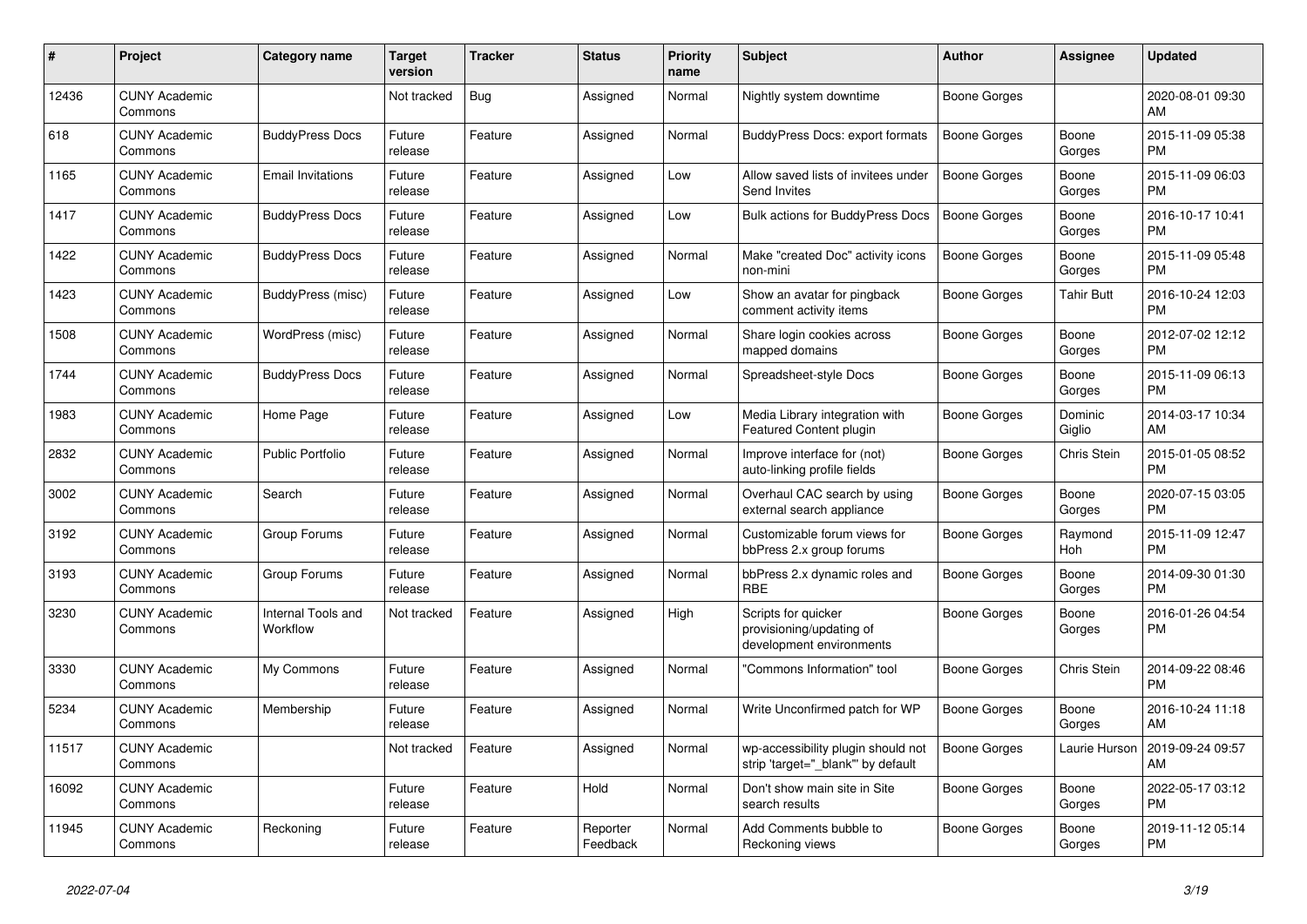| #     | Project                                                                 | <b>Category name</b>     | <b>Target</b><br>version | <b>Tracker</b> | <b>Status</b>        | Priority<br>name | <b>Subject</b>                                                   | <b>Author</b>      | <b>Assignee</b>     | <b>Updated</b>                |
|-------|-------------------------------------------------------------------------|--------------------------|--------------------------|----------------|----------------------|------------------|------------------------------------------------------------------|--------------------|---------------------|-------------------------------|
| 10380 | <b>CUNY Academic</b><br>Commons                                         | WordPress (misc)         | Future<br>release        | Feature        | In Progress          | Normal           | Remove blacklisted plugins                                       | Boone Gorges       |                     | 2022-04-26 12:00<br><b>PM</b> |
| 1460  | <b>CUNY Academic</b><br>Commons                                         | Analytics                | Future<br>release        | Feature        | Assigned             | Normal           | Update System Report                                             | <b>Brian Foote</b> | Boone<br>Gorges     | 2015-11-09 06:13<br><b>PM</b> |
| 3565  | <b>CUNY Academic</b><br>Commons                                         | My Commons               | Not tracked              | Documentation  | <b>New</b>           | Normal           | Load Newest inconsistencies                                      | Chris Stein        | scott voth          | 2015-11-09 01:16<br><b>PM</b> |
| 3059  | <b>CUNY Academic</b><br>Commons                                         | Group Forums             | Future<br>release        | Design/UX      | <b>New</b>           | Normal           | Forum Post Permissable Content<br><b>Explanatory Text</b>        | Chris Stein        | Chris Stein         | 2015-04-02 11:27<br>AM        |
| 2881  | <b>CUNY Academic</b><br>Commons                                         | <b>Public Portfolio</b>  | Future<br>release        | Feature        | Assigned             | Normal           | Redesign the UX for Profiles                                     | Chris Stein        | Chris Stein         | 2016-10-13 12:45<br><b>PM</b> |
| 2666  | <b>CUNY Academic</b><br>Commons                                         | About page               | Not tracked              | Documentation  | Assigned             | Normal           | <b>Update About Text</b>                                         | Chris Stein        | Luke Waltzer        | 2016-03-04 11:19<br>AM        |
| 860   | <b>CUNY Academic</b><br>Commons                                         | Design                   | Future<br>release        | Design/UX      | Assigned             | Normal           | <b>Standardize Button Treatment</b><br><b>Across the Commons</b> | Chris Stein        | Chris Stein         | 2014-05-01 09:45<br>AM        |
| 13199 | <b>CUNY Academic</b><br>Commons                                         | Group Forums             | Future<br>release        | Feature        | New                  | Normal           | Favoring Groups over bbPress<br>plugin                           | Colin McDonald     | Colin<br>McDonald   | 2021-11-19 12:28<br><b>PM</b> |
| 13370 | <b>CUNY Academic</b><br>Commons                                         | Group Library            | Future<br>release        | Feature        | <b>New</b>           | Normal           | Library bulk deletion and folder<br>editing                      | Colin McDonald     | Boone<br>Gorges     | 2020-10-13 10:41<br>AM        |
| 15210 | <b>CUNY Academic</b><br>Commons                                         | Analytics                | Not tracked              | Design/UX      | <b>New</b>           | Normal           | Google Analytics improvements                                    | Colin McDonald     | Boone<br>Gorges     | 2022-05-24 10:47<br>AM        |
| 9729  | <b>CUNY Academic</b><br>Commons                                         | <b>SEO</b>               | Not tracked              | Support        | New                  | Normal           | 503 Errors showing on<br>newlaborforum.cuny.edu                  | Diane Krauthamer   | Raymond<br>Hoh      | 2018-05-22 04:48<br><b>PM</b> |
| 3615  | <b>CUNY Academic</b><br>Commons                                         | Redmine                  | Not tracked              | Feature        | New                  | Low              | Create Redmine issues via email                                  | Dominic Giglio     | Boone<br>Gorges     | 2017-11-16 11:36<br>AM        |
| 11968 | JustPublics@365<br>MediaCamp                                            |                          |                          | Feature        | <b>New</b>           | Normal           | Nanoscience Retractable Display<br>Unit                          | Donald Cherry      | Bonnie<br>Eissner   | 2021-02-19 08:50<br>AM        |
| 12062 | AD/O365 Transition<br>from NonMatric to<br><b>Matriculated Students</b> |                          |                          | Feature        | In Progress          | Normal           | create solution and console<br>project                           | Emilio Rodriguez   | Emilio<br>Rodriguez | 2019-11-12 03:56<br><b>PM</b> |
| 13457 | <b>CUNY Academic</b><br>Commons                                         | Group Forums             | 2.0.3                    | Bug            | New                  | High             | Forum post not sending<br>notifications                          | Filipa Calado      | Raymond<br>Hoh      | 2022-06-29 11:32<br>AM        |
| 11545 | <b>CUNY Academic</b><br>Commons                                         | <b>WordPress Plugins</b> | Not tracked              | Support        | <b>New</b>           | Normal           | Twitter searches in WordPress                                    | Gina Cherry        | Matt Gold           | 2019-09-23 01:03<br><b>PM</b> |
| 12004 | <b>CUNY Academic</b><br>Commons                                         |                          | Not tracked              | Support        | Reporter<br>Feedback | Normal           | Notifications for spam blog<br>comments                          | Gina Cherry        | Raymond<br>Hoh      | 2019-11-01 12:05<br><b>PM</b> |
| 14842 | <b>CUNY Academic</b><br>Commons                                         |                          | Not tracked              | Support        | Reporter<br>Feedback | Normal           | Question about widgets and block<br>editor                       | Gina Cherry        |                     | 2021-10-06 03:01<br><b>PM</b> |
| 11649 | <b>CUNY Academic</b><br>Commons                                         | <b>WordPress Plugins</b> | 2.0.3                    | Bug            | In Progress          | Normal           | CC license displayed on every<br>page                            | Gina Cherry        | Raymond<br>Hoh      | 2022-06-29 11:32<br>AM        |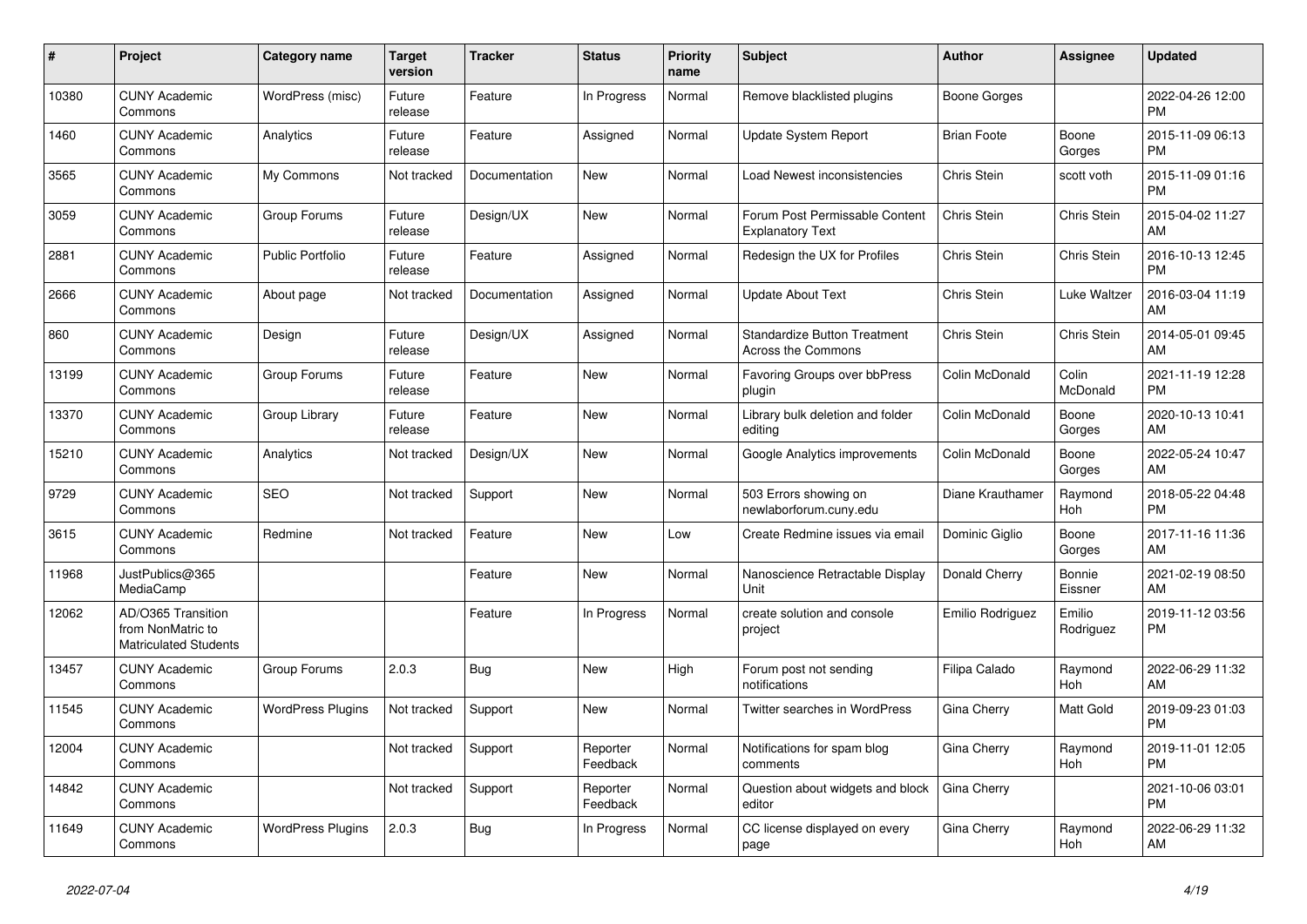| #     | <b>Project</b>                  | Category name            | <b>Target</b><br>version | <b>Tracker</b> | <b>Status</b>        | <b>Priority</b><br>name | <b>Subject</b>                                                               | <b>Author</b> | Assignee            | <b>Updated</b>                |
|-------|---------------------------------|--------------------------|--------------------------|----------------|----------------------|-------------------------|------------------------------------------------------------------------------|---------------|---------------------|-------------------------------|
| 3473  | <b>CUNY Academic</b><br>Commons | User Experience          | Future<br>release        | Feature        | Assigned             | Normal                  | Commons profile: Add help info<br>about "Positions" replacing "title"        | Keith Miyake  | Samantha<br>Raddatz | 2015-11-09 02:28<br><b>PM</b> |
| 6755  | <b>CUNY Academic</b><br>Commons | WordPress (misc)         | Future<br>release        | Bug            | <b>New</b>           | Normal                  | Cannot Deactivate Plugin                                                     | Laura Kane    |                     | 2016-11-16 01:12<br><b>PM</b> |
| 11879 | <b>CUNY Academic</b><br>Commons |                          | Not tracked              | Bug            | <b>New</b>           | Normal                  | Hypothesis comments appearing<br>on multiple, different pdfs across<br>blogs | Laurie Hurson | Laurie Hurson       | 2019-09-19 02:39<br><b>PM</b> |
| 12438 | <b>CUNY Academic</b><br>Commons | Courses                  | Not tracked              | <b>Bug</b>     | <b>New</b>           | Normal                  | Site appearing twice                                                         | Laurie Hurson | Boone<br>Gorges     | 2020-02-18 01:34<br><b>PM</b> |
| 14936 | <b>CUNY Academic</b><br>Commons |                          |                          | Bug            | <b>New</b>           | Normal                  | Commons websites blocked by<br>SPS campus network                            | Laurie Hurson |                     | 2021-11-03 03:57<br><b>PM</b> |
| 14940 | <b>CUNY Academic</b><br>Commons |                          |                          | <b>Bug</b>     | <b>New</b>           | Normal                  | Discrepancy between Commons<br>profile "sites" and actual # of sites         | Laurie Hurson |                     | 2021-11-08 11:09<br>AM        |
| 15757 | <b>CUNY Academic</b><br>Commons |                          |                          | <b>Bug</b>     | <b>New</b>           | Normal                  | Members # do not match                                                       | Laurie Hurson |                     | 2022-03-30 04:52<br><b>PM</b> |
| 16199 | <b>CUNY Academic</b><br>Commons | <b>Directories</b>       | 2.0.3                    | Bug            | <b>New</b>           | Normal                  | Removed "Semester" Filter from<br><b>Courses Directory</b>                   | Laurie Hurson | Boone<br>Gorges     | 2022-06-29 11:32<br>AM        |
| 11789 | <b>CUNY Academic</b><br>Commons | Courses                  | Future<br>release        | Feature        | <b>New</b>           | Normal                  | Ability to remove item from<br>Courses list                                  | Laurie Hurson | Sonja Leix          | 2019-09-24 12:28<br><b>PM</b> |
| 13650 | <b>CUNY Academic</b><br>Commons | Group Library            | Future<br>release        | Feature        | New                  | Normal                  | Forum Attachments in Group<br>Library                                        | Laurie Hurson |                     | 2021-11-19 12:30<br><b>PM</b> |
| 14787 | <b>CUNY Academic</b><br>Commons | <b>Plugin Packages</b>   | Future<br>release        | Feature        | New                  | Normal                  | Creating a "Design" plugin<br>package                                        | Laurie Hurson | scott voth          | 2022-04-27 04:56<br><b>PM</b> |
| 12328 | <b>CUNY Academic</b><br>Commons |                          | Not tracked              | Support        | <b>New</b>           | Normal                  | Sign up Code for Non-CUNY<br>Faculty                                         | Laurie Hurson |                     | 2020-01-28 10:25<br>AM        |
| 14475 | <b>CUNY Academic</b><br>Commons |                          | Not tracked              | Publicity      | <b>New</b>           | Normal                  | <b>OER Showcase Page</b>                                                     | Laurie Hurson | Laurie Hurson       | 2021-09-14 10:46<br>AM        |
| 11843 | <b>CUNY Academic</b><br>Commons | WordPress (misc)         | Future<br>release        | Design/UX      | <b>New</b>           | Normal                  | Tweaking the Gutenberg Editor<br>Interface                                   | Laurie Hurson |                     | 2022-04-26 12:00<br><b>PM</b> |
| 9289  | <b>CUNY Academic</b><br>Commons | <b>WordPress Plugins</b> | Future<br>release        | Bug            | Reporter<br>Feedback | Normal                  | Email Users Plugin                                                           | Laurie Hurson | Boone<br>Gorges     | 2018-10-24 12:34<br><b>PM</b> |
| 11415 | <b>CUNY Academic</b><br>Commons | <b>WordPress Plugins</b> | Not tracked              | <b>Bug</b>     | Reporter<br>Feedback | Normal                  | <b>Blog Subscriptions in Jetpack</b>                                         | Laurie Hurson |                     | 2019-05-14 10:34<br>AM        |
| 11131 | <b>CUNY Academic</b><br>Commons |                          | Future<br>release        | Feature        | Reporter<br>Feedback | Normal                  | Image Annotation Plugins                                                     | Laurie Hurson |                     | 2019-02-26 11:33<br>AM        |
| 12121 | <b>CUNY Academic</b><br>Commons | <b>WordPress Plugins</b> | 2.0.3                    | Feature        | Reporter<br>Feedback | Normal                  | Embedding H5P Iframes on<br><b>Commons Site</b>                              | Laurie Hurson | Boone<br>Gorges     | 2022-06-29 11:32<br>AM        |
| 12446 | <b>CUNY Academic</b><br>Commons | Groups (misc)            | Future<br>release        | Feature        | Reporter<br>Feedback | Normal                  | Toggle default site to group forum<br>posting                                | Laurie Hurson | Laurie Hurson       | 2020-03-10 11:57<br>AM        |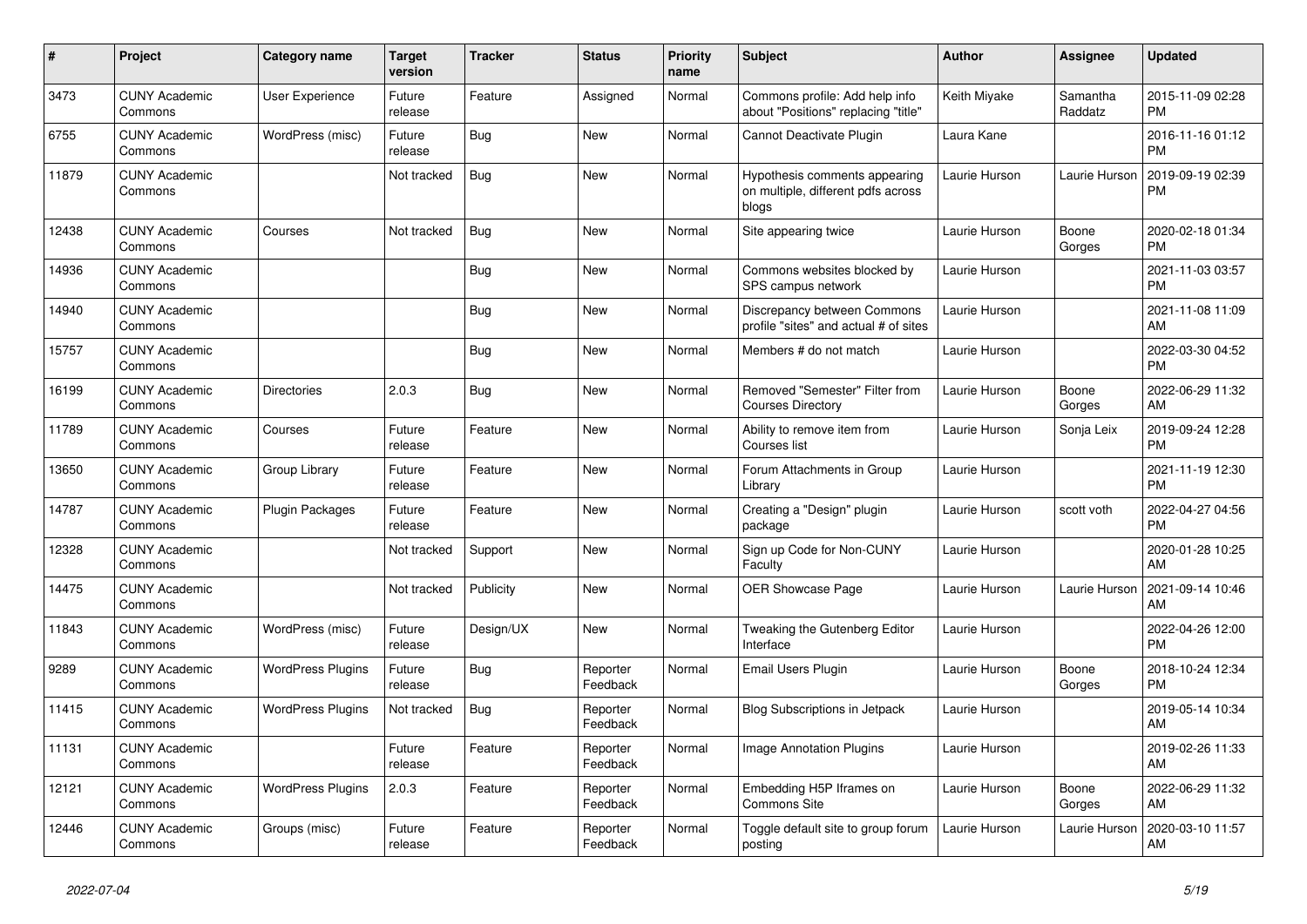| #     | Project                         | <b>Category name</b>      | <b>Target</b><br>version | <b>Tracker</b> | <b>Status</b>        | <b>Priority</b><br>name | <b>Subject</b>                                              | <b>Author</b> | <b>Assignee</b>  | <b>Updated</b>                |
|-------|---------------------------------|---------------------------|--------------------------|----------------|----------------------|-------------------------|-------------------------------------------------------------|---------------|------------------|-------------------------------|
| 15613 | <b>CUNY Academic</b><br>Commons |                           | 2.0.3                    | Feature        | Reporter<br>Feedback | Normal                  | Adding "Passster" plugin                                    | Laurie Hurson |                  | 2022-06-29 11:32<br>AM        |
| 15923 | <b>CUNY Academic</b><br>Commons |                           | Not tracked              | Feature        | Reporter<br>Feedback | Normal                  | <b>Bellows Plugin Adjustments</b>                           | Laurie Hurson |                  | 2022-04-20 10:10<br>AM        |
| 12484 | <b>CUNY Academic</b><br>Commons |                           | Not tracked              | Support        | Reporter<br>Feedback | Normal                  | Sign up Code for COIL Course<br>starting in March           | Laurie Hurson | Matt Gold        | 2020-03-02 02:26<br><b>PM</b> |
| 14538 | <b>CUNY Academic</b><br>Commons |                           | Not tracked              | Support        | Reporter<br>Feedback | Normal                  | <b>Weebly To Commons</b>                                    | Laurie Hurson |                  | 2021-09-14 10:47<br>AM        |
| 15176 | <b>CUNY Academic</b><br>Commons |                           | Not tracked              | Support        | Reporter<br>Feedback | Normal                  | Archiving Q Writing & Old<br>Wordpress Sites on the Commons | Laurie Hurson |                  | 2022-02-08 10:28<br>AM        |
| 14504 | <b>CUNY Academic</b><br>Commons |                           | Not tracked              | Publicity      | Reporter<br>Feedback | Normal                  | Adding showcases to home page<br>menu                       | Laurie Hurson | Boone<br>Gorges  | 2022-01-19 03:26<br><b>PM</b> |
| 9060  | <b>CUNY Academic</b><br>Commons | Commons In A Box          | Not tracked              | Bug            | Hold                 | Normal                  | Problems with CBox image library<br>/ upload                | Lisa Rhody    | Raymond<br>Hoh   | 2018-01-10 03:26<br><b>PM</b> |
| 2325  | <b>CUNY Academic</b><br>Commons | BuddyPress (misc)         | Future<br>release        | Feature        | Assigned             | Low                     | Profile should have separate fields<br>for first/last names | local admin   | Boone<br>Gorges  | 2015-11-09 06:09<br><b>PM</b> |
| 2610  | <b>CUNY Academic</b><br>Commons | Group Invitations         | Future<br>release        | Feature        | Assigned             | Low                     | Request: Custom invitation<br>message to group invites      | local admin   | Boone<br>Gorges  | 2015-11-09 06:13<br><b>PM</b> |
| 2175  | <b>CUNY Academic</b><br>Commons | WordPress (misc)          | Not tracked              | Support        | Assigned             | Normal                  | Subscibe 2 vs. Jetpack<br>subscription options              | local admin   | Matt Gold        | 2016-01-26 04:58<br><b>PM</b> |
| 2612  | <b>CUNY Academic</b><br>Commons |                           | Not tracked              | Publicity      | Assigned             | Normal                  | Pinterest site for the Commons                              | local admin   | Sarah<br>Morgano | 2016-03-04 11:19<br>AM        |
| 7928  | <b>CUNY Academic</b><br>Commons | Group Forums              | Not tracked              | Bug            | New                  | Normal                  | Duplicate Forum post                                        | Luke Waltzer  | Raymond<br>Hoh   | 2017-04-11 09:27<br><b>PM</b> |
| 7981  | <b>CUNY Academic</b><br>Commons | Social Paper              | Future<br>release        | Bug            | New                  | Normal                  | Social Paper comments should<br>not go to spam              | Luke Waltzer  | Boone<br>Gorges  | 2018-04-16 03:52<br><b>PM</b> |
| 13430 | <b>CUNY Academic</b><br>Commons | Reply By Email            | Not tracked              | <b>Bug</b>     | New                  | Normal                  | Delay in RBE                                                | Luke Waltzer  | Raymond<br>Hoh   | 2020-10-13 11:16<br>AM        |
| 6078  | <b>CUNY Academic</b><br>Commons | Blogs (BuddyPress)        | Future<br>release        | Feature        | New                  | Normal                  | <b>Explore Adding Network Blog</b><br>Metadata Plugin       | Luke Waltzer  | Luke Waltzer     | 2016-10-11 10:29<br><b>PM</b> |
| 6389  | <b>CUNY Academic</b><br>Commons | <b>BuddyPress Docs</b>    | Future<br>release        | Feature        | New                  | Low                     | Make Discussion Area Visible<br>When Editing a Doc          | Luke Waltzer  | Boone<br>Gorges  | 2016-10-21 04:16<br><b>PM</b> |
| 8835  | <b>CUNY Academic</b><br>Commons | <b>Blogs (BuddyPress)</b> | Future<br>release        | Feature        | New                  | Normal                  | Extend cuny is shortlinks to sites                          | Luke Waltzer  | Boone<br>Gorges  | 2022-04-26 11:59<br>AM        |
| 7624  | <b>CUNY Academic</b><br>Commons | BuddyPress (misc)         | Future<br>release        | Design/UX      | <b>New</b>           | Normal                  | <b>BP</b> Notifications                                     | Luke Waltzer  | Paige Dupont     | 2017-02-08 10:43<br><b>PM</b> |
| 5268  | <b>CUNY Academic</b><br>Commons | Group Forums              | Future<br>release        | Bug            | Assigned             | Normal                  | Long-time to post to multiple<br>groups                     | Luke Waltzer  | Daniel Jones     | 2016-09-07 06:31<br><b>PM</b> |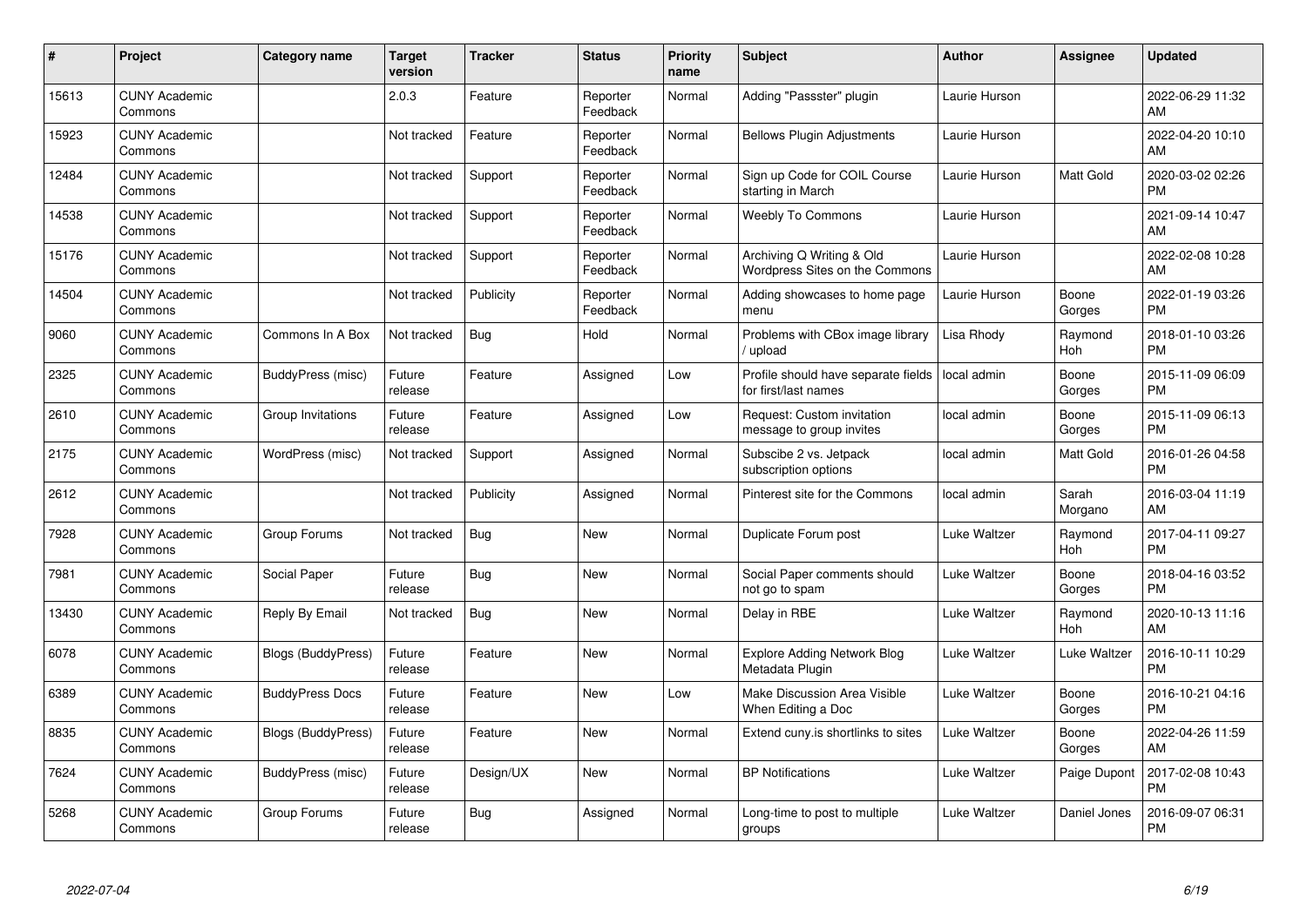| #    | Project                         | <b>Category name</b>     | <b>Target</b><br>version | <b>Tracker</b> | <b>Status</b>        | <b>Priority</b><br>name | <b>Subject</b>                                                                                                                                        | Author          | <b>Assignee</b>     | <b>Updated</b>                |
|------|---------------------------------|--------------------------|--------------------------|----------------|----------------------|-------------------------|-------------------------------------------------------------------------------------------------------------------------------------------------------|-----------------|---------------------|-------------------------------|
| 5225 | <b>CUNY Academic</b><br>Commons | Registration             | Future<br>release        | Feature        | Assigned             | Normal                  | On-boarding Issues                                                                                                                                    | Luke Waltzer    | Samantha<br>Raddatz | 2016-02-12 02:58<br><b>PM</b> |
| 9895 | <b>CUNY Academic</b><br>Commons | Onboarding               | Future<br>release        | Feature        | Assigned             | Normal                  | Add "Accept Invitation"<br>link/button/function to Group<br>and/or Site invitation emails?                                                            | Luke Waltzer    | Boone<br>Gorges     | 2018-06-07 12:42<br><b>PM</b> |
| 6392 | <b>CUNY Academic</b><br>Commons | Group Forums             | Future<br>release        | Design/UX      | Assigned             | Low                     | Composition/Preview Panes in<br>Forum Posts                                                                                                           | Luke Waltzer    | Paige Dupont        | 2016-10-21 04:26<br><b>PM</b> |
| 5317 | <b>CUNY Academic</b><br>Commons | Group Blogs              | Not tracked              | Bug            | Reporter<br>Feedback | Normal                  | Notifications of New Post Didn't<br>Come                                                                                                              | Luke Waltzer    | Samantha<br>Raddatz | 2016-03-21 10:41<br><b>PM</b> |
| 6356 | <b>CUNY Academic</b><br>Commons | <b>WordPress Plugins</b> | Future<br>release        | Bug            | Reporter<br>Feedback | Low                     | Should Subscribe2 be<br>deprecated?                                                                                                                   | Luke Waltzer    |                     | 2017-03-20 12:20<br><b>PM</b> |
| 6644 | <b>CUNY Academic</b><br>Commons |                          | Not tracked              | Bug            | Reporter<br>Feedback | High                    | White Screen at Login Pge                                                                                                                             | Luke Waltzer    | Raymond<br>Hoh      | 2016-11-21 10:34<br><b>PM</b> |
| 9211 | <b>CUNY Academic</b><br>Commons | <b>WordPress Plugins</b> | Future<br>release        | Support        | Reporter<br>Feedback | Normal                  | Auto-Role Setting in Forum Plugin<br><b>Causing Some Confusion</b>                                                                                    | Luke Waltzer    | Boone<br>Gorges     | 2018-03-13 11:44<br>AM        |
| 8211 | <b>CUNY Academic</b><br>Commons | <b>WordPress Themes</b>  | Future<br>release        | Feature        | New                  | Normal                  | Theme Suggestions: Material<br>Design-Inspired Themes                                                                                                 | Margaret Galvan | Margaret<br>Galvan  | 2017-08-07 02:48<br><b>PM</b> |
| 7828 | <b>CUNY Academic</b><br>Commons |                          | Not tracked              | Feature        | Assigned             | Normal                  | Theme Assessment 2017                                                                                                                                 | Margaret Galvan | Margaret<br>Galvan  | 2017-05-02 10:41<br>PM.       |
| 8078 | <b>CUNY Academic</b><br>Commons | <b>WordPress Plugins</b> | Future<br>release        | System Upgrade | Assigned             | Normal                  | <b>CommentPress Updates</b>                                                                                                                           | Margaret Galvan | Christian<br>Wach   | 2017-05-08 03:49<br><b>PM</b> |
| 5282 | <b>CUNY Academic</b><br>Commons | Social Paper             | Future<br>release        | Bug            | New                  | Normal                  | Replying via email directs to paper<br>but not individual comment.                                                                                    | Marilyn Weber   | Raymond<br>Hoh      | 2016-03-02 01:48<br><b>PM</b> |
| 5050 | <b>CUNY Academic</b><br>Commons | Social Paper             | Future<br>release        | Feature        | New                  | Low                     | Making comments visible in SP<br>editing mode (SP suggestion #1)                                                                                      | Marilyn Weber   | Samantha<br>Raddatz | 2019-09-17 11:10<br><b>PM</b> |
| 5052 | <b>CUNY Academic</b><br>Commons | Social Paper             | Future<br>release        | Feature        | New                  | Low                     | Sentence by sentence or line by<br>line comments (SP suggestion #3)                                                                                   | Marilyn Weber   | Boone<br>Gorges     | 2016-02-11 10:24<br><b>PM</b> |
| 5053 | <b>CUNY Academic</b><br>Commons | Social Paper             | Future<br>release        | Feature        | New                  | Low                     | Scrollable menu to add readers<br>(SP suggestion #4)                                                                                                  | Marilyn Weber   | Samantha<br>Raddatz | 2016-04-21 05:21<br><b>PM</b> |
| 5058 | <b>CUNY Academic</b><br>Commons | Social Paper             | Future<br>release        | Feature        | <b>New</b>           | Low                     | Can there be a clearer signal that<br>even when comments have<br>already been made you add<br>comments by clicking on the side?<br>(SP suggestion #5) | Marilyn Weber   | Samantha<br>Raddatz | 2016-02-11 10:24<br><b>PM</b> |
| 5199 | <b>CUNY Academic</b><br>Commons | Social Paper             | Future<br>release        | Feature        | New                  | Normal                  | add tables to the SP editor                                                                                                                           | Marilyn Weber   |                     | 2016-10-24 11:27<br>AM        |
| 5205 | <b>CUNY Academic</b><br>Commons | Social Paper             | Future<br>release        | Feature        | New                  | Normal                  | Social Paper folders                                                                                                                                  | Marilyn Weber   |                     | 2016-02-11 10:24<br><b>PM</b> |
| 5397 | <b>CUNY Academic</b><br>Commons | Social Paper             | Future<br>release        | Feature        | New                  | Normal                  | frustrating to have to<br>enable/disable in SP                                                                                                        | Marilyn Weber   | Samantha<br>Raddatz | 2016-04-20 03:39<br><b>PM</b> |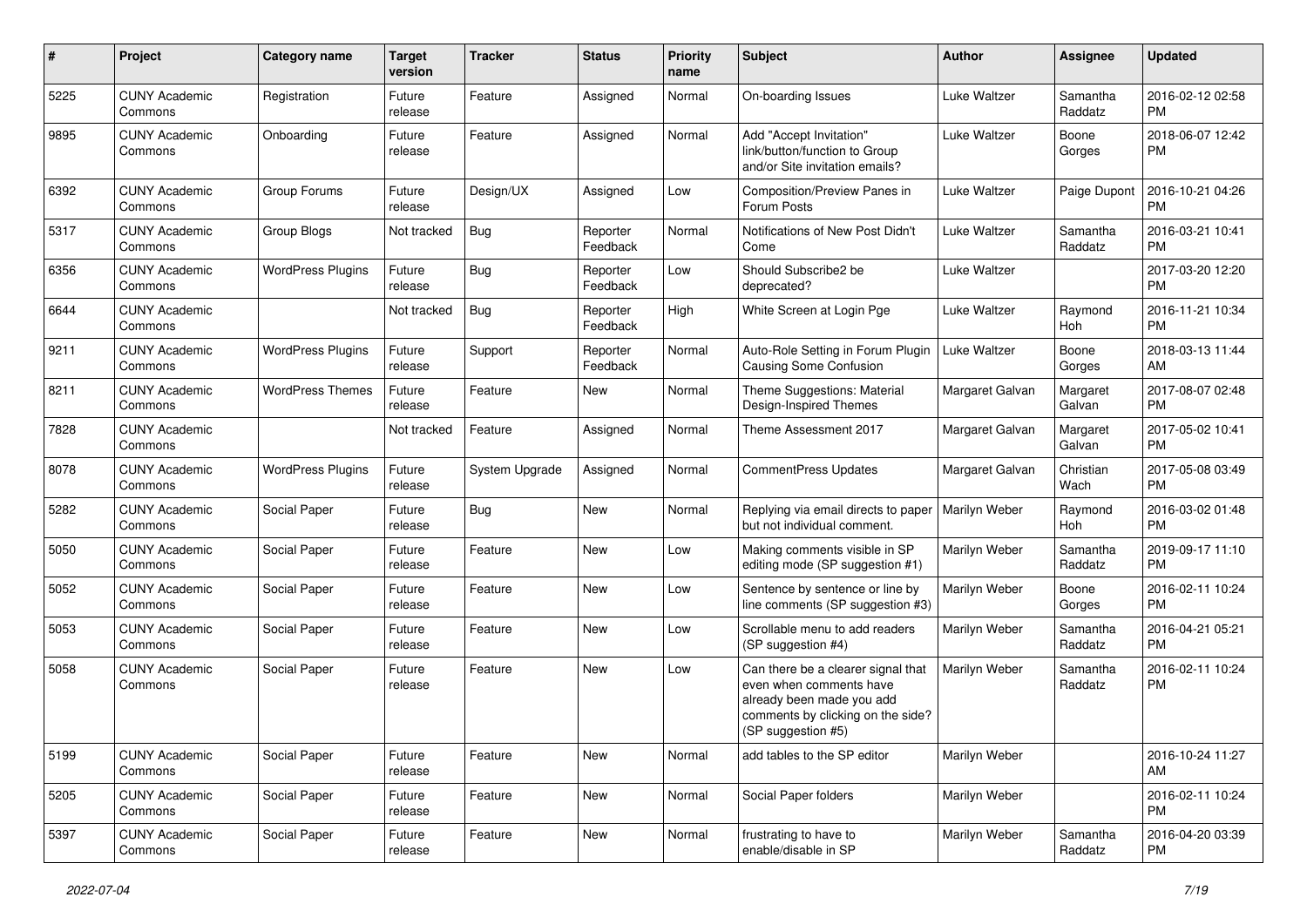| #     | <b>Project</b>                  | Category name              | <b>Target</b><br>version | <b>Tracker</b> | <b>Status</b>        | <b>Priority</b><br>name | <b>Subject</b>                                                                                | <b>Author</b> | Assignee            | <b>Updated</b>                |
|-------|---------------------------------|----------------------------|--------------------------|----------------|----------------------|-------------------------|-----------------------------------------------------------------------------------------------|---------------|---------------------|-------------------------------|
| 5992  | <b>CUNY Academic</b><br>Commons | <b>Email Notifications</b> | Future<br>release        | Feature        | New                  | Normal                  | Changing the From line of<br>autogenerated blog emails                                        | Marilyn Weber |                     | 2018-09-27 05:19<br><b>PM</b> |
| 8607  | <b>CUNY Academic</b><br>Commons |                            | Not tracked              | Support        | New                  | Normal                  | Paypal?                                                                                       | Marilyn Weber | Matt Gold           | 2018-05-15 01:37<br><b>PM</b> |
| 12352 | <b>CUNY Academic</b><br>Commons |                            | Not tracked              | Support        | New                  | Normal                  | "posts list" page builder block<br>option                                                     | Marilyn Weber |                     | 2020-02-03 01:29<br><b>PM</b> |
| 12382 | <b>CUNY Academic</b><br>Commons | Membership                 | Not tracked              | Support        | <b>New</b>           | Normal                  | Email request change                                                                          | Marilyn Weber | Marilyn<br>Weber    | 2020-02-06 12:56<br><b>PM</b> |
| 13286 | <b>CUNY Academic</b><br>Commons |                            | Not tracked              | Support        | New                  | Normal                  | problem connecting with<br>WordPress app                                                      | Marilyn Weber | Raymond<br>Hoh      | 2020-09-08 11:16<br>AM        |
| 14911 | <b>CUNY Academic</b><br>Commons | <b>WordPress Themes</b>    | Not tracked              | Support        | New                  | Normal                  | Twentytwentyone theme                                                                         | Marilyn Weber |                     | 2021-10-28 10:37<br>AM        |
| 15045 | <b>CUNY Academic</b><br>Commons |                            |                          | Support        | New                  | Normal                  | no result for KCeL in the search<br>box on the commons                                        | Marilyn Weber |                     | 2021-12-10 11:29<br>AM        |
| 15565 | <b>CUNY Academic</b><br>Commons |                            |                          | Support        | <b>New</b>           | Normal                  | Events - send updates to an email<br>listserv                                                 | Marilyn Weber |                     | 2022-03-10 01:06<br><b>PM</b> |
| 15685 | <b>CUNY Academic</b><br>Commons |                            |                          | Support        | New                  | High                    | problem with chrome?                                                                          | Marilyn Weber |                     | 2022-04-25 03:40<br><b>PM</b> |
| 15816 | <b>CUNY Academic</b><br>Commons |                            | Not tracked              | Support        | New                  | Normal                  | slow loading at SPS                                                                           | Marilyn Weber |                     | 2022-04-05 01:26<br><b>PM</b> |
| 9835  | <b>CUNY Academic</b><br>Commons | Group Forums               | Future<br>release        | Bug            | Assigned             | Normal                  | add a "like" function?                                                                        | Marilyn Weber | <b>Erik Trainer</b> | 2018-06-05 01:49<br><b>PM</b> |
| 11519 | <b>CUNY Academic</b><br>Commons |                            | Not tracked              | Support        | Assigned             | Normal                  | comment option not appearing                                                                  | Marilyn Weber |                     | 2019-09-24 10:28<br>AM        |
| 13912 | <b>CUNY Academic</b><br>Commons |                            | Not tracked              | Feature        | Hold                 | Low                     | posting "missed schedule"                                                                     | Marilyn Weber |                     | 2021-02-23 10:46<br>AM        |
| 11848 | <b>CUNY Academic</b><br>Commons |                            | Not tracked              | Support        | Hold                 | Normal                  | a Dean of Faculty wants to share<br>a large file                                              | Marilyn Weber |                     | 2019-09-24 08:44<br>AM        |
| 11971 | <b>CUNY Academic</b><br>Commons | <b>Email Notifications</b> | Future<br>release        | <b>Bug</b>     | Reporter<br>Feedback | Low                     | Pictures obscured in emailed post<br>notifications                                            | Marilyn Weber | Raymond<br>Hoh      | 2019-11-21 01:14<br><b>PM</b> |
| 12360 | <b>CUNY Academic</b><br>Commons | <b>WordPress Themes</b>    | Not tracked              | Bug            | Reporter<br>Feedback | Normal                  | site just says "DANTE We are<br>currently in maintenance mode,<br>please check back shortly." | Marilyn Weber |                     | 2020-02-04 12:13<br><b>PM</b> |
| 13328 | <b>CUNY Academic</b><br>Commons | Group Forums               | Not tracked              | Bug            | Reporter<br>Feedback | Normal                  | cross-posting in two related<br>groups                                                        | Marilyn Weber | Raymond<br>Hoh      | 2020-09-15 10:39<br><b>PM</b> |
| 9207  | <b>CUNY Academic</b><br>Commons |                            | Future<br>release        | Support        | Reporter<br>Feedback | Normal                  | display dashboards made in<br>Tableau?                                                        | Marilyn Weber | Boone<br>Gorges     | 2018-04-10 10:42<br>AM        |
| 10273 | <b>CUNY Academic</b><br>Commons | Registration               | Not tracked              | Support        | Reporter<br>Feedback | Normal                  | users combining CF and campus<br>address                                                      | Marilyn Weber |                     | 2019-09-18 10:58<br>AM        |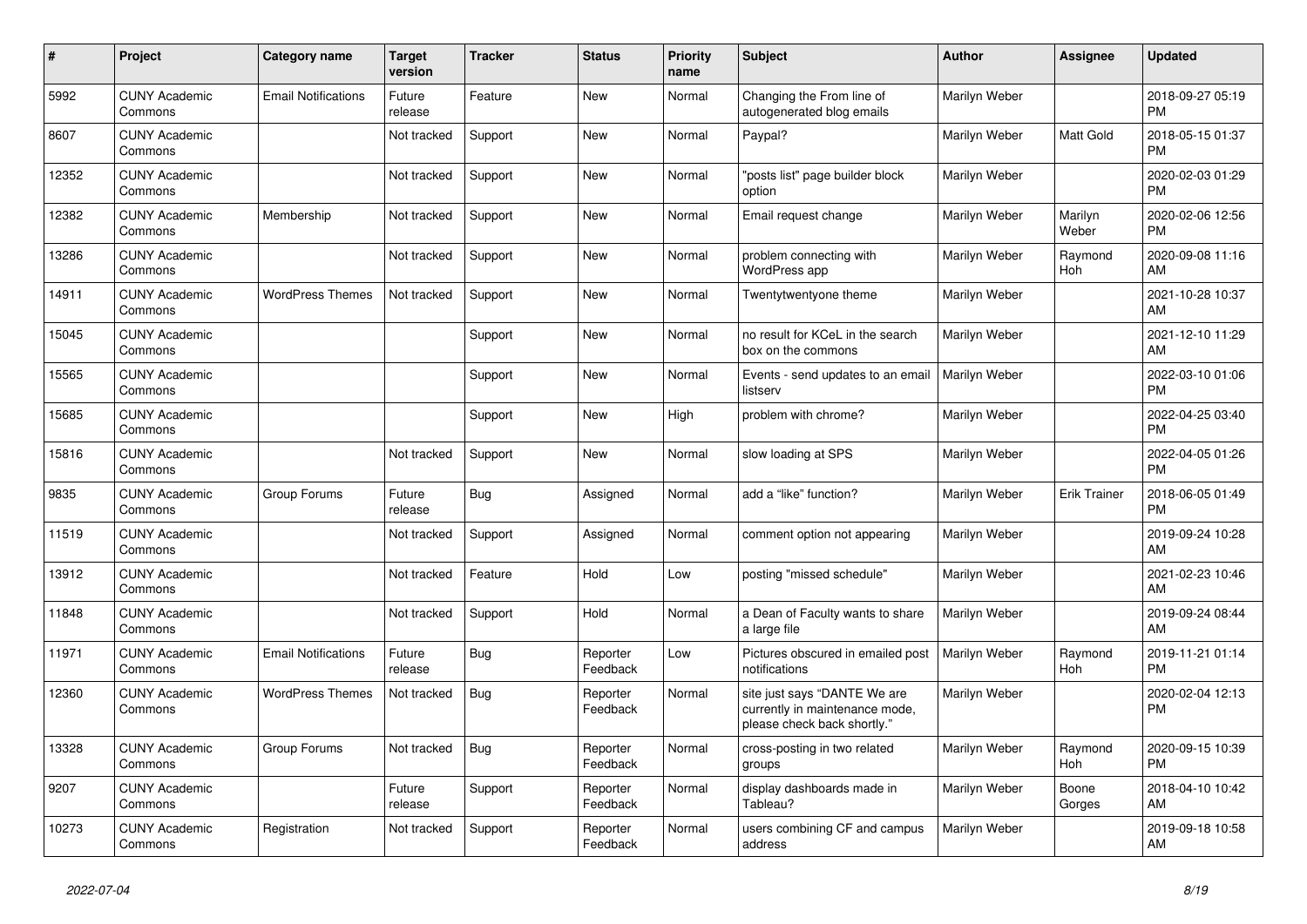| #     | Project                         | Category name             | <b>Target</b><br>version | <b>Tracker</b> | <b>Status</b>        | <b>Priority</b><br>name | <b>Subject</b>                                                    | <b>Author</b> | Assignee       | <b>Updated</b>                |
|-------|---------------------------------|---------------------------|--------------------------|----------------|----------------------|-------------------------|-------------------------------------------------------------------|---------------|----------------|-------------------------------|
| 10657 | <b>CUNY Academic</b><br>Commons |                           | Not tracked              | Support        | Reporter<br>Feedback | Normal                  | child theme problems                                              | Marilyn Weber |                | 2018-11-08 01:19<br><b>PM</b> |
| 11149 | <b>CUNY Academic</b><br>Commons |                           | Not tracked              | Support        | Reporter<br>Feedback | Normal                  | comments getting blocked                                          | Marilyn Weber | Raymond<br>Hoh | 2019-03-26 11:40<br>AM        |
| 11509 | <b>CUNY Academic</b><br>Commons |                           | Not tracked              | Support        | Reporter<br>Feedback | Normal                  | deleted Page causing a Menu<br>problem?                           | Marilyn Weber |                | 2019-06-04 09:54<br>AM        |
| 11771 | <b>CUNY Academic</b><br>Commons |                           | Not tracked              | Support        | Reporter<br>Feedback | Normal                  | post displays in sections                                         | Marilyn Weber |                | 2019-08-20 10:34<br>AM        |
| 11787 | <b>CUNY Academic</b><br>Commons |                           | Not tracked              | Support        | Reporter<br>Feedback | Normal                  | automated comments notifications<br>on ZenDesk                    | Marilyn Weber |                | 2019-08-26 06:18<br><b>PM</b> |
| 12350 | <b>CUNY Academic</b><br>Commons | <b>Blogs (BuddyPress)</b> | Not tracked              | Support        | Reporter<br>Feedback | Normal                  | URL creation problem                                              | Marilyn Weber |                | 2020-02-03 11:27<br>AM        |
| 12741 | <b>CUNY Academic</b><br>Commons | <b>WordPress Plugins</b>  | Not tracked              | Support        | Reporter<br>Feedback | Normal                  | Tableau Public Viz Block                                          | Marilyn Weber | Raymond<br>Hoh | 2020-05-12 11:00<br>AM        |
| 13034 | <b>CUNY Academic</b><br>Commons |                           | Not tracked              | Support        | Reporter<br>Feedback | Normal                  | a site is asking people to join the<br>Commons to get a download  | Marilyn Weber |                | 2020-07-12 07:23<br>AM        |
| 13255 | <b>CUNY Academic</b><br>Commons |                           | Not tracked              | Support        | Reporter<br>Feedback | Normal                  | Accessibility problems                                            | Marilyn Weber |                | 2020-09-01 05:48<br><b>PM</b> |
| 13975 | <b>CUNY Academic</b><br>Commons | Social Paper              | Not tracked              | Support        | Reporter<br>Feedback | Normal                  | can't approve comments on Social<br>Paper paper                   | Marilyn Weber |                | 2021-02-12 09:33<br>AM        |
| 14074 | <b>CUNY Academic</b><br>Commons | WordPress (misc)          | Not tracked              | Support        | Reporter<br>Feedback | Normal                  | page password protection problem                                  | Marilyn Weber |                | 2021-03-02 11:03<br>AM        |
| 14398 | <b>CUNY Academic</b><br>Commons |                           | Not tracked              | Support        | Reporter<br>Feedback | Normal                  | Events plug-in notification problem                               | Marilyn Weber |                | 2021-05-11 11:21<br>AM        |
| 14784 | <b>CUNY Academic</b><br>Commons |                           |                          | Support        | Reporter<br>Feedback | Normal                  | User report of logo problem when<br>using Customizer theme        | Marilyn Weber |                | 2021-09-17 10:25<br>AM        |
| 14900 | <b>CUNY Academic</b><br>Commons |                           | Not tracked              | Support        | Reporter<br>Feedback | Normal                  | previous theme?                                                   | Marilyn Weber |                | 2021-10-25 10:31<br>AM        |
| 15169 | <b>CUNY Academic</b><br>Commons |                           | 2.0.3                    | Support        | Reporter<br>Feedback | Normal                  | new Prelude website zipfiles for<br>custom theme and other files. | Marilyn Weber |                | 2022-06-29 11:32<br>AM        |
| 15260 | <b>CUNY Academic</b><br>Commons |                           |                          | Support        | Reporter<br>Feedback | Normal                  | Diacritical markings   European<br><b>Stages</b>                  | Marilyn Weber |                | 2022-02-04 08:16<br>AM        |
| 15370 | <b>CUNY Academic</b><br>Commons |                           |                          | Support        | Reporter<br>Feedback | Normal                  | All-in-One Event Calendar?                                        | Marilyn Weber |                | 2022-02-17 11:03<br>AM        |
| 15655 | <b>CUNY Academic</b><br>Commons |                           | 2.0.3                    | Support        | Reporter<br>Feedback | Normal                  | Event Aggregator plugin?                                          | Marilyn Weber |                | 2022-06-29 11:32<br>AM        |
| 16099 | <b>CUNY Academic</b><br>Commons |                           |                          | Support        | Reporter<br>Feedback | Normal                  | request for Newsletter Glue                                       | Marilyn Weber |                | 2022-05-13 12:14<br><b>PM</b> |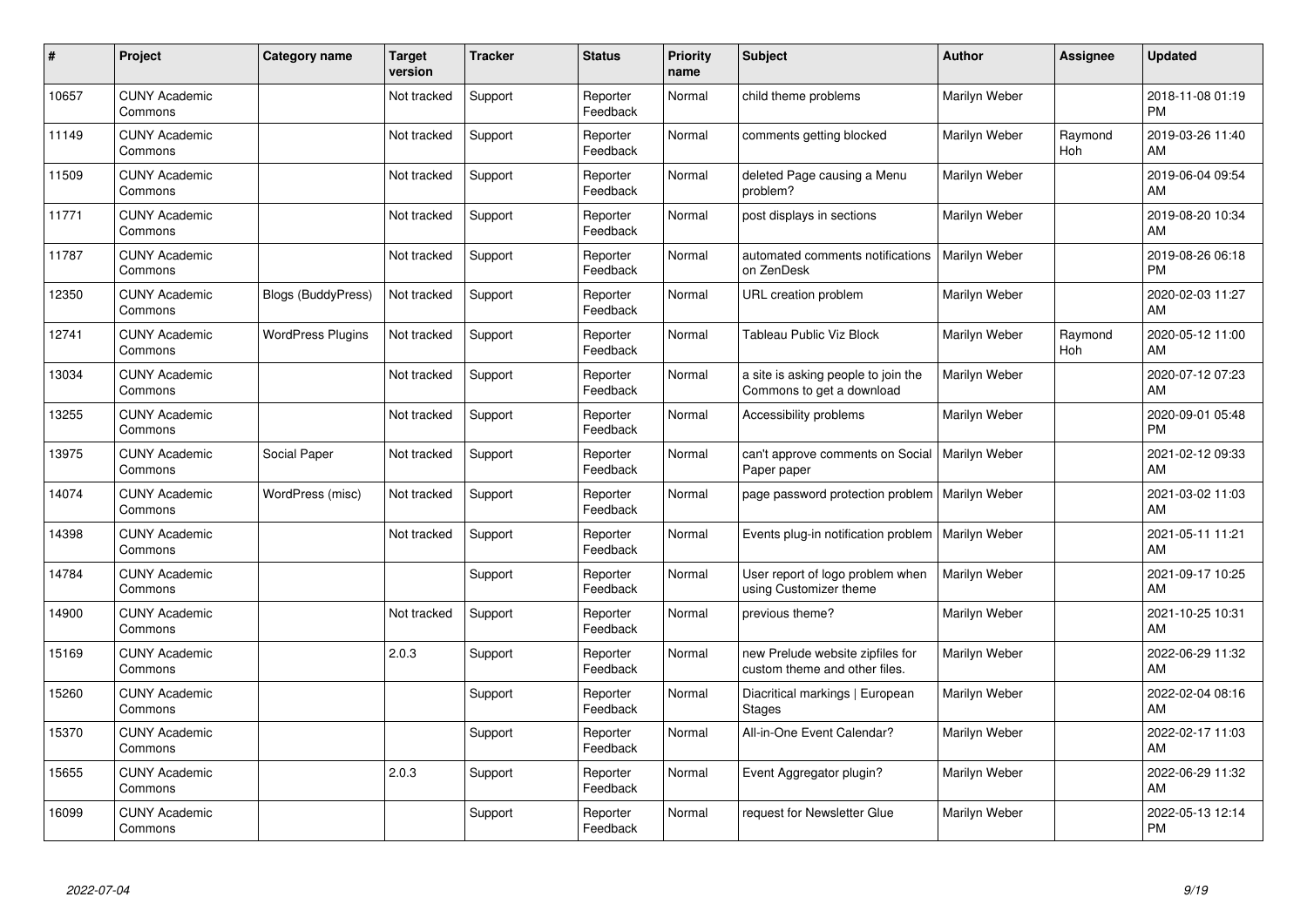| #     | Project                               | <b>Category name</b>     | <b>Target</b><br>version | <b>Tracker</b> | <b>Status</b>        | <b>Priority</b><br>name | <b>Subject</b>                                                        | <b>Author</b>      | Assignee            | <b>Updated</b>                |
|-------|---------------------------------------|--------------------------|--------------------------|----------------|----------------------|-------------------------|-----------------------------------------------------------------------|--------------------|---------------------|-------------------------------|
| 16110 | <b>CUNY Academic</b><br>Commons       |                          |                          | Support        | Reporter<br>Feedback | Normal                  | remove Creative Commons<br>license from pages?                        | Marilyn Weber      | Raymond<br>Hoh      | 2022-05-17 06:11<br><b>PM</b> |
| 2571  | <b>NYCDH Community</b><br>Site        |                          |                          | Feature        | Assigned             | Normal                  | Add Google custom search box to<br>homepage                           | <b>Mark Newton</b> | Raymond<br>Hoh      | 2013-05-18 07:49<br><b>PM</b> |
| 2574  | <b>NYCDH Community</b><br>Site        |                          |                          | Feature        | Assigned             | Normal                  | Add Way to Upload Files to<br>Groups                                  | <b>Mark Newton</b> | Raymond<br>Hoh      | 2013-05-18 07:46<br><b>PM</b> |
| 2577  | <b>NYCDH Community</b><br>Site        |                          |                          | Feature        | Assigned             | Low                     | Investigate Potential to Add Links<br>to the Forum                    | <b>Mark Newton</b> | Alex Gil            | 2013-05-16 09:40<br><b>PM</b> |
| 2576  | <b>NYCDH Community</b><br>Site        |                          |                          | Bug            | Hold                 | Low                     | Test Next Button in Javascript<br><b>Tutorial Under Activities</b>    | Mark Newton        | Alex Gil            | 2013-05-18 02:55<br><b>PM</b> |
| 2573  | <b>NYCDH Community</b><br><b>Site</b> |                          |                          | Feature        | Reporter<br>Feedback | Normal                  | Add dh_nyc twitter list feed to site                                  | <b>Mark Newton</b> | Matt Gold           | 2013-05-16 11:42<br><b>PM</b> |
| 10262 | <b>CUNY Academic</b><br>Commons       |                          | Not tracked              | <b>Bug</b>     | Reporter<br>Feedback | Normal                  | Newsletter Plugin: Broken Image<br>at Bottom of All Newsletters       | Mark Webb          | Raymond<br>Hoh      | 2018-08-30 05:17<br><b>PM</b> |
| 10678 | <b>CUNY Academic</b><br>Commons       |                          | Not tracked              | Bug            | Reporter<br>Feedback | High                    | Newsletter Plugin Not Sending<br><b>Out Newsletters</b>               | Mark Webb          | Boone<br>Gorges     | 2019-09-16 09:38<br><b>PM</b> |
| 10769 | <b>CUNY Academic</b><br>Commons       | <b>WordPress Themes</b>  | Not tracked              | Bug            | Reporter<br>Feedback | Normal                  | 2011 Theme Sidebar                                                    | Mark Webb          |                     | 2018-12-04 04:09<br><b>PM</b> |
| 11120 | <b>CUNY Academic</b><br>Commons       | <b>WordPress Plugins</b> | Not tracked              | Bug            | Reporter<br>Feedback | Normal                  | Events Manager Events Not<br>Showing Up                               | Mark Webb          |                     | 2019-02-27 04:10<br><b>PM</b> |
| 13949 | <b>CUNY Academic</b><br>Commons       |                          | Not tracked              | <b>Bug</b>     | <b>New</b>           | Normal                  | Continued debugging of runaway<br>MySQL connections                   | Matt Gold          | Boone<br>Gorges     | 2021-09-14 10:42<br>AM        |
| 16307 | <b>CUNY Academic</b><br>Commons       |                          |                          | <b>Bug</b>     | New                  | Normal                  | Add brief messaging to<br>accept/decline group membership<br>requests | Matt Gold          | Boone<br>Gorges     | 2022-06-27 06:13<br><b>PM</b> |
| 364   | <b>CUNY Academic</b><br>Commons       | <b>WordPress Plugins</b> | Future<br>release        | Feature        | <b>New</b>           | Normal                  | <b>Bulletin Board</b>                                                 | Matt Gold          |                     | 2015-01-05 08:50<br><b>PM</b> |
| 3657  | <b>CUNY Academic</b><br>Commons       | WordPress (misc)         | Not tracked              | Feature        | <b>New</b>           | Normal                  | Create alert for GC email<br>addresses                                | <b>Matt Gold</b>   | Matt Gold           | 2016-04-14 11:29<br><b>PM</b> |
| 4661  | <b>CUNY Academic</b><br>Commons       | User Experience          | Future<br>release        | Bug            | Assigned             | Normal                  | <b>Simplify Events text</b>                                           | <b>Matt Gold</b>   | Samantha<br>Raddatz | 2015-10-02 09:06<br><b>PM</b> |
| 5691  | <b>CUNY Academic</b><br>Commons       | Blogs (BuddyPress)       | Future<br>release        | <b>Bug</b>     | Assigned             | High                    | Differing numbers on Sites display                                    | Matt Gold          | Raymond<br>Hoh      | 2016-06-13 01:37<br><b>PM</b> |
| 6671  | <b>CUNY Academic</b><br>Commons       | Reply By Email           | Not tracked              | Bug            | Assigned             | Normal                  | "Post too often" RBE error<br>message                                 | Matt Gold          | Raymond<br>Hoh      | 2016-11-11 09:55<br>AM        |
| 6995  | <b>CUNY Academic</b><br>Commons       | Home Page                | Not tracked              | <b>Bug</b>     | Assigned             | Normal                  | member filter on homepage not<br>working                              | <b>Matt Gold</b>   | Raymond<br>Hoh      | 2016-12-11 09:46<br><b>PM</b> |
| 2618  | <b>NYCDH Community</b><br>Site        |                          |                          | <b>Bug</b>     | Assigned             | Low                     | Mark blogs as spam when created<br>by users marked as spam            | l Matt Gold        | Boone<br>Gorges     | 2013-06-09 11:38<br><b>PM</b> |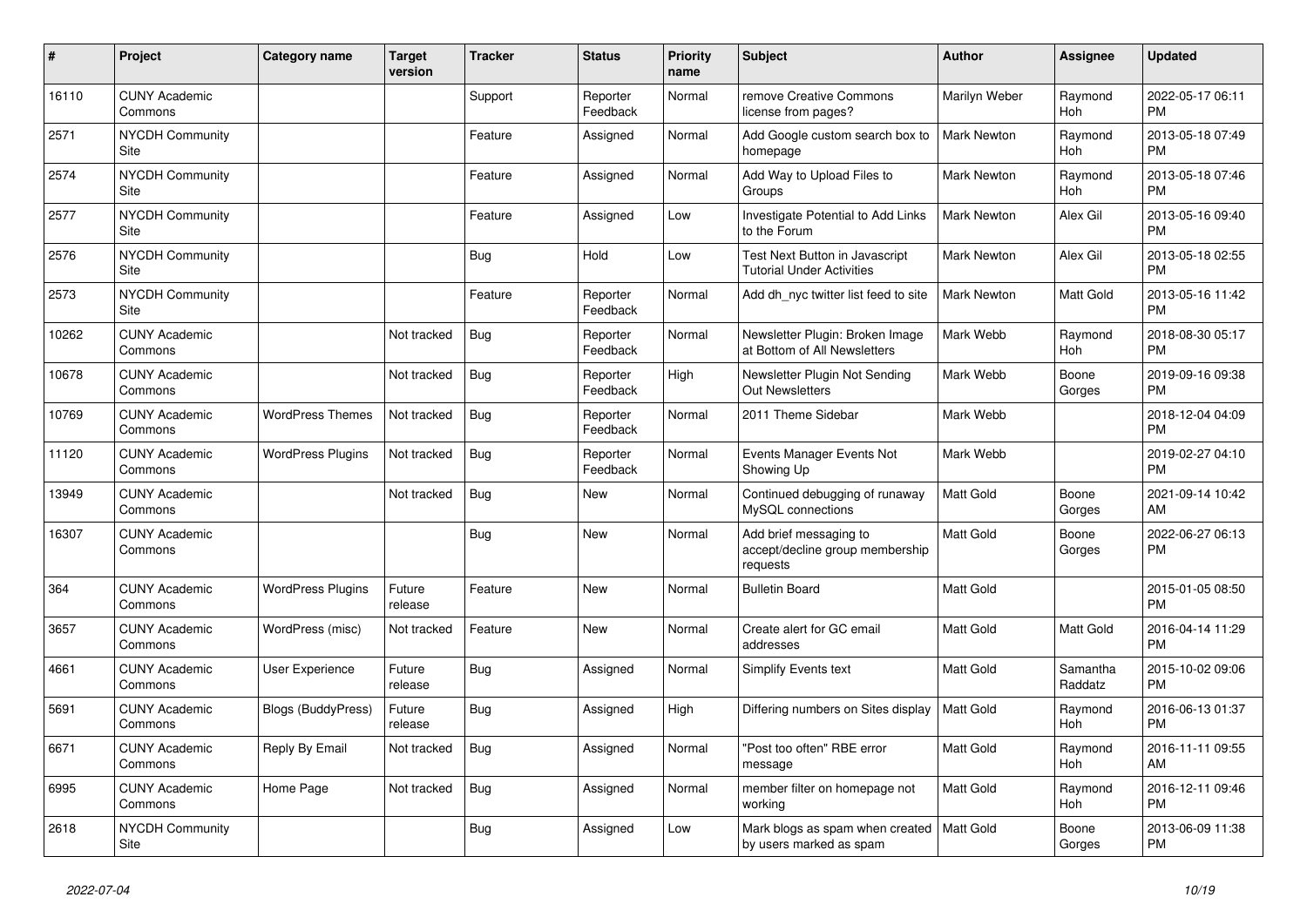| #    | Project                         | <b>Category name</b>       | <b>Target</b><br>version | <b>Tracker</b> | <b>Status</b> | Priority<br>name | <b>Subject</b>                                                                | <b>Author</b>    | <b>Assignee</b>       | <b>Updated</b>                |
|------|---------------------------------|----------------------------|--------------------------|----------------|---------------|------------------|-------------------------------------------------------------------------------|------------------|-----------------------|-------------------------------|
| 8992 | <b>NYCDH Community</b><br>Site  |                            |                          | Bug            | Assigned      | Normal           | Multiple RBE error reports                                                    | <b>Matt Gold</b> | Raymond<br>Hoh        | 2017-12-11 05:43<br><b>PM</b> |
| 287  | <b>CUNY Academic</b><br>Commons | WordPress (misc)           | Future<br>release        | Feature        | Assigned      | Normal           | Create troubleshooting tool for<br>account sign-up                            | <b>Matt Gold</b> | Boone<br>Gorges       | 2015-11-09 06:17<br><b>PM</b> |
| 310  | <b>CUNY Academic</b><br>Commons | BuddyPress (misc)          | Future<br>release        | Feature        | Assigned      | Low              | <b>Friend Request Email</b>                                                   | <b>Matt Gold</b> | Samantha<br>Raddatz   | 2015-11-09 05:08<br><b>PM</b> |
| 333  | <b>CUNY Academic</b><br>Commons | <b>Email Notifications</b> | Future<br>release        | Feature        | Assigned      | Low              | Delay Forum Notification Email<br>Delivery Until After Editing Period<br>Ends | <b>Matt Gold</b> | Raymond<br><b>Hoh</b> | 2015-11-09 06:01<br><b>PM</b> |
| 365  | <b>CUNY Academic</b><br>Commons | WordPress (misc)           | Future<br>release        | Feature        | Assigned      | Normal           | <b>Create Mouseover Tooltips</b><br>throughout Site                           | <b>Matt Gold</b> | Chris Stein           | 2015-11-09 06:18<br><b>PM</b> |
| 370  | <b>CUNY Academic</b><br>Commons | Registration               | Future<br>release        | Feature        | Assigned      | High             | <b>Guest Accounts</b>                                                         | Matt Gold        | Matt Gold             | 2015-04-09 09:33<br><b>PM</b> |
| 377  | <b>CUNY Academic</b><br>Commons | <b>BuddyPress (misc)</b>   | Future<br>release        | Feature        | Assigned      | Normal           | Like buttons                                                                  | Matt Gold        | Boone<br>Gorges       | 2010-11-16 05:13<br><b>PM</b> |
| 412  | <b>CUNY Academic</b><br>Commons | <b>WordPress Themes</b>    | Future<br>release        | Feature        | Assigned      | Normal           | <b>Featured Themes</b>                                                        | <b>Matt Gold</b> | Dominic<br>Giglio     | 2015-01-05 08:44<br><b>PM</b> |
| 435  | <b>CUNY Academic</b><br>Commons | BuddyPress (misc)          | Future<br>release        | Feature        | Assigned      | Normal           | Include Avatar Images in Forum<br><b>Post Notification Emails</b>             | <b>Matt Gold</b> | Boone<br>Gorges       | 2010-12-08 12:40<br><b>PM</b> |
| 497  | <b>CUNY Academic</b><br>Commons | <b>WordPress Plugins</b>   | Future<br>release        | Feature        | Assigned      | Normal           | Drag and Drop Ordering on<br><b>Gallery Post Plugin</b>                       | <b>Matt Gold</b> | Ron Rennick           | 2015-11-09 06:18<br><b>PM</b> |
| 500  | <b>CUNY Academic</b><br>Commons | BuddyPress (misc)          | Future<br>release        | Feature        | Assigned      | Normal           | <b>Export Group Data</b>                                                      | Matt Gold        | Boone<br>Gorges       | 2010-12-19 12:09<br><b>PM</b> |
| 554  | <b>CUNY Academic</b><br>Commons | BuddyPress (misc)          | Future<br>release        | Feature        | Assigned      | Normal           | Add Trackback notifications to<br>site-wide activity feed                     | <b>Matt Gold</b> | Boone<br>Gorges       | 2015-11-09 06:19<br><b>PM</b> |
| 599  | <b>CUNY Academic</b><br>Commons | BuddyPress (misc)          | Future<br>release        | Feature        | Assigned      | Normal           | Consider adding rating plugins for<br><b>BuddyPress/BBPress</b>               | <b>Matt Gold</b> | Boone<br>Gorges       | 2011-08-22 06:50<br><b>PM</b> |
| 635  | <b>CUNY Academic</b><br>Commons | BuddyPress (misc)          | Future<br>release        | Feature        | Assigned      | Normal           | Big Blue Button -<br>Videoconferencing in Groups and<br><b>Blogs</b>          | Matt Gold        | Boone<br>Gorges       | 2011-03-14 03:24<br><b>PM</b> |
| 653  | <b>CUNY Academic</b><br>Commons | Group Blogs                | Future<br>release        | Feature        | Assigned      | Normal           | Redesign Integration of Groups<br>and Blogs                                   | <b>Matt Gold</b> | Samantha<br>Raddatz   | 2015-11-09 05:40<br><b>PM</b> |
| 658  | <b>CUNY Academic</b><br>Commons | <b>WordPress Plugins</b>   | Future<br>release        | Feature        | Assigned      | Normal           | Rebulid Sitewide Tag Suggestion                                               | <b>Matt Gold</b> | Boone<br>Gorges       | 2015-01-05 08:47<br><b>PM</b> |
| 940  | <b>CUNY Academic</b><br>Commons | Redmine                    | Future<br>release        | Feature        | Assigned      | Low              | Communication with users after<br>releases                                    | <b>Matt Gold</b> | Dominic<br>Giglio     | 2012-09-09 04:36<br><b>PM</b> |
| 1105 | <b>CUNY Academic</b><br>Commons | WordPress (misc)           | Future<br>release        | Feature        | Assigned      | Normal           | Rephrase Blog Privacy Options                                                 | <b>Matt Gold</b> | Samantha<br>Raddatz   | 2015-11-09 06:19<br><b>PM</b> |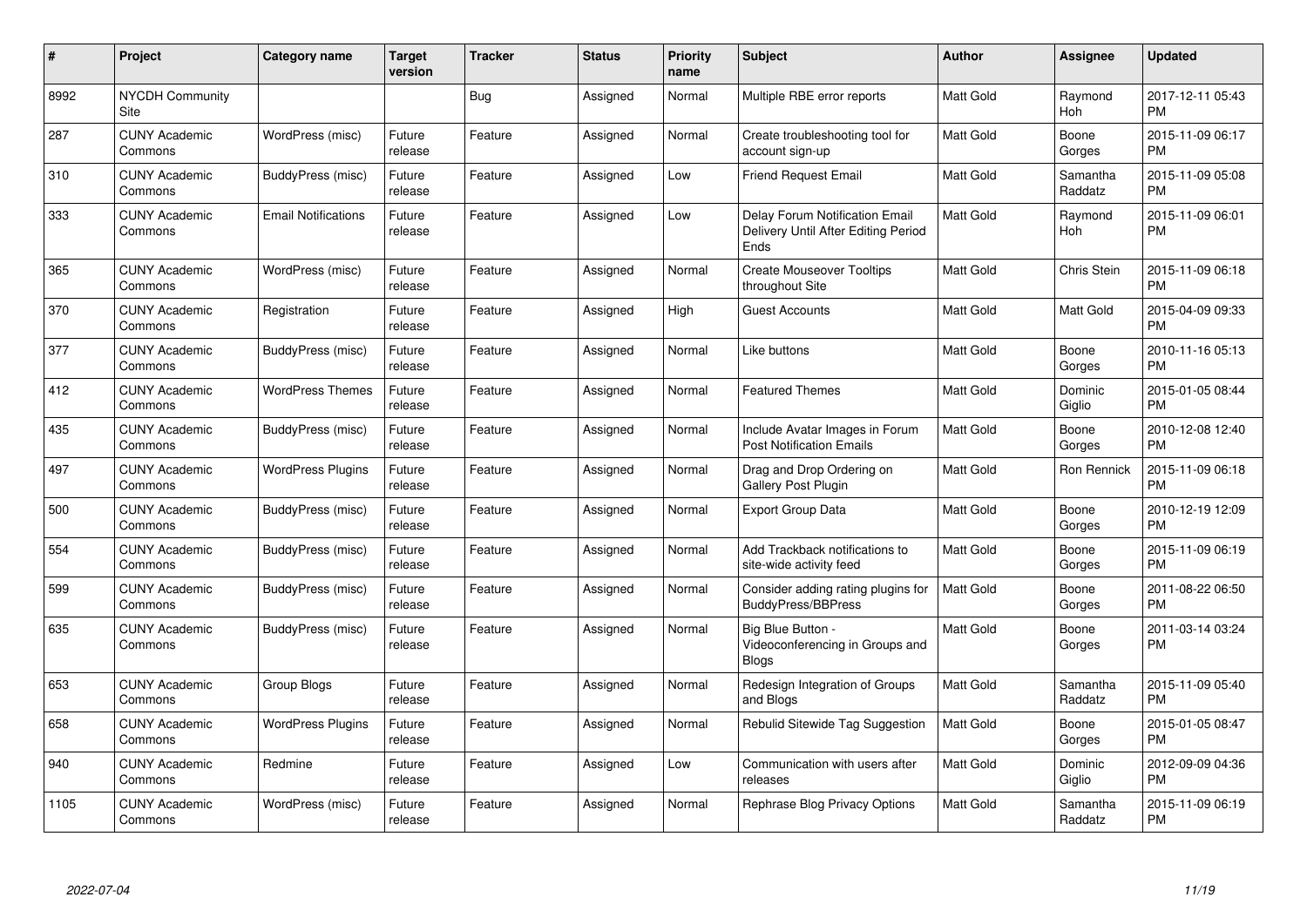| #    | Project                         | <b>Category name</b>     | <b>Target</b><br>version | <b>Tracker</b> | <b>Status</b> | <b>Priority</b><br>name | <b>Subject</b>                                                                | Author           | <b>Assignee</b>    | <b>Updated</b>                |
|------|---------------------------------|--------------------------|--------------------------|----------------|---------------|-------------------------|-------------------------------------------------------------------------------|------------------|--------------------|-------------------------------|
| 1192 | <b>CUNY Academic</b><br>Commons | <b>Group Files</b>       | Future<br>release        | Feature        | Assigned      | Low                     | When posting group files, allow<br>users to add a category without<br>saving  | <b>Matt Gold</b> | Raymond<br>Hoh     | 2015-11-09 05:53<br><b>PM</b> |
| 1562 | <b>CUNY Academic</b><br>Commons | <b>WordPress Plugins</b> | Future<br>release        | Feature        | Assigned      | Low                     | Play with NYT Collaborative<br><b>Authoring Tool</b>                          | <b>Matt Gold</b> | Boone<br>Gorges    | 2015-01-05 08:47<br><b>PM</b> |
| 2013 | <b>CUNY Academic</b><br>Commons | <b>Public Portfolio</b>  | Future<br>release        | Feature        | Assigned      | Low                     | Have Profile Privacy Options show   Matt Gold<br>up only for filled-in fields |                  | Boone<br>Gorges    | 2015-11-09 06:09<br><b>PM</b> |
| 2223 | <b>CUNY Academic</b><br>Commons | <b>WordPress Plugins</b> | Future<br>release        | Feature        | Assigned      | Low                     | Add Participad to the CUNY<br><b>Academic Commons</b>                         | <b>Matt Gold</b> | Boone<br>Gorges    | 2014-09-17 10:03<br><b>PM</b> |
| 2523 | <b>CUNY Academic</b><br>Commons | <b>BuddyPress Docs</b>   | Future<br>release        | Feature        | Assigned      | Normal                  | Allow Users to Upload Images to<br><b>BP</b> Docs                             | <b>Matt Gold</b> | Boone<br>Gorges    | 2015-11-09 06:14<br><b>PM</b> |
| 3042 | <b>CUNY Academic</b><br>Commons | Public Portfolio         | Future<br>release        | Feature        | Assigned      | Normal                  | Browsing member interests                                                     | <b>Matt Gold</b> | Boone<br>Gorges    | 2015-03-21 09:04<br><b>PM</b> |
| 3080 | <b>CUNY Academic</b><br>Commons | <b>Group Files</b>       | Future<br>release        | Feature        | Assigned      | Low                     | Create a system to keep track of<br>file changes                              | <b>Matt Gold</b> | Boone<br>Gorges    | 2014-02-26 10:04<br><b>PM</b> |
| 3090 | <b>CUNY Academic</b><br>Commons | Twitter page             | Future<br>release        | Feature        | Assigned      | Normal                  | Prevent Retweets from showing<br>up on Commons twitter page                   | Matt Gold        | Tahir Butt         | 2016-10-24 11:31<br>AM        |
| 3220 | <b>CUNY Academic</b><br>Commons | <b>Public Portfolio</b>  | Future<br>release        | Feature        | Assigned      | Normal                  | Add indent/outdent option to<br>Formatting Buttons on Profile<br>Page         | Matt Gold        | Boone<br>Gorges    | 2014-05-21 10:39<br><b>PM</b> |
| 3308 | <b>CUNY Academic</b><br>Commons | Group Invitations        | Future<br>release        | Feature        | Assigned      | Normal                  | Allow members to rescind group<br>invitations                                 | <b>Matt Gold</b> | Boone<br>Gorges    | 2015-04-01 08:53<br>PM        |
| 3354 | <b>CUNY Academic</b><br>Commons | <b>Group Files</b>       | Future<br>release        | Feature        | Assigned      | Low                     | Allow Group Download of Multiple<br><b>Selected Files</b>                     | <b>Matt Gold</b> | <b>Chris Stein</b> | 2014-08-01 08:50<br>AM        |
| 3517 | <b>CUNY Academic</b><br>Commons | My Commons               | Future<br>release        | Feature        | Assigned      | Normal                  | Mute/Unmute My Commons<br>updates                                             | Matt Gold        | Raymond<br>Hoh     | 2015-11-09 01:19<br><b>PM</b> |
| 3536 | <b>CUNY Academic</b><br>Commons | My Commons               | Future<br>release        | Feature        | Assigned      | Normal                  | Infinite Scroll on My Commons<br>page                                         | <b>Matt Gold</b> | Raymond<br>Hoh     | 2015-04-13 04:42<br><b>PM</b> |
| 3662 | <b>CUNY Academic</b><br>Commons | SEO                      | Future<br>release        | Feature        | Assigned      | Normal                  | Duplicate Content/SEO/Google<br>issues                                        | <b>Matt Gold</b> | Raymond<br>Hoh     | 2015-04-13 04:37<br><b>PM</b> |
| 3759 | <b>CUNY Academic</b><br>Commons | WordPress (misc)         | Future<br>release        | Feature        | Assigned      | Normal                  | Review Interface for Adding Users   Matt Gold<br>to Blogs                     |                  | Boone<br>Gorges    | 2015-03-24 05:52<br><b>PM</b> |
| 3768 | <b>CUNY Academic</b><br>Commons | <b>Public Portfolio</b>  | Future<br>release        | Feature        | Assigned      | Normal                  | Institutions/Past positions on<br>public portfolios                           | Matt Gold        | Boone<br>Gorges    | 2018-04-23 10:44<br>AM        |
| 3770 | <b>CUNY Academic</b><br>Commons | <b>Public Portfolio</b>  | Future<br>release        | Feature        | Assigned      | Normal                  | Improve Layout/Formatting of<br>Positions Area on Public Portfolios           | Matt Gold        | Chris Stein        | 2015-04-01 09:17<br><b>PM</b> |
| 4053 | <b>CUNY Academic</b><br>Commons | Events                   | Future<br>release        | Feature        | Assigned      | Normal                  | Create new tab for past events                                                | Matt Gold        | Boone<br>Gorges    | 2015-05-12 02:10<br>PM        |
| 4238 | <b>CUNY Academic</b><br>Commons | Events                   | Future<br>release        | Feature        | Assigned      | Normal                  | Copy Events to Other Groups?                                                  | Matt Gold        | Boone<br>Gorges    | 2015-07-02 10:08<br>AM        |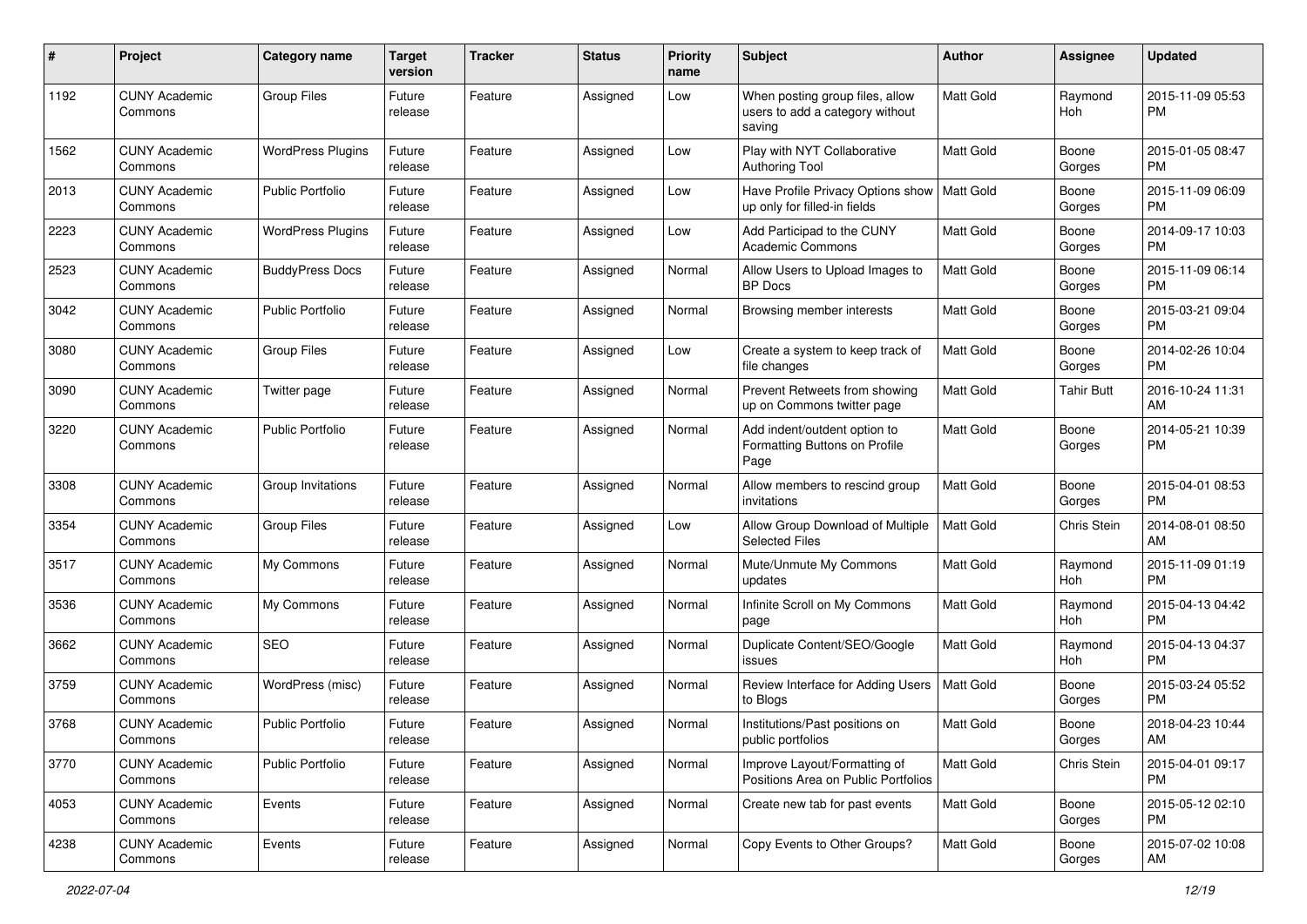| #     | Project                         | <b>Category name</b>       | <b>Target</b><br>version | <b>Tracker</b> | <b>Status</b> | Priority<br>name | <b>Subject</b>                                                                            | Author           | <b>Assignee</b>     | <b>Updated</b>                |
|-------|---------------------------------|----------------------------|--------------------------|----------------|---------------|------------------|-------------------------------------------------------------------------------------------|------------------|---------------------|-------------------------------|
| 4980  | <b>CUNY Academic</b><br>Commons | Home Page                  | Future<br>release        | Feature        | Assigned      | Normal           | CAC Featured Content -- Adding<br>Randomization                                           | <b>Matt Gold</b> | Boone<br>Gorges     | 2016-12-12 03:01<br><b>PM</b> |
| 5016  | <b>CUNY Academic</b><br>Commons | Events                     | Future<br>release        | Feature        | Assigned      | Low              | Allow comments to be posted on<br>events                                                  | <b>Matt Gold</b> | Raymond<br>Hoh      | 2019-03-01 02:23<br><b>PM</b> |
| 5316  | <b>CUNY Academic</b><br>Commons | <b>User Experience</b>     | Future<br>release        | Feature        | Assigned      | Normal           | Prompt user email address<br>updates                                                      | Matt Gold        | Stephen Real        | 2016-12-21 03:30<br><b>PM</b> |
| 5581  | <b>CUNY Academic</b><br>Commons | Analytics                  | Future<br>release        | Feature        | Assigned      | Normal           | Explore alternatives to Google<br>Analytics                                               | <b>Matt Gold</b> | Valerie<br>Townsend | 2020-04-17 03:12<br><b>PM</b> |
| 5696  | <b>CUNY Academic</b><br>Commons | Events                     | Future<br>release        | Feature        | Assigned      | Normal           | Events Calendar - display options<br>/ calendar aggregation                               | <b>Matt Gold</b> | Boone<br>Gorges     | 2016-10-13 11:44<br>AM        |
| 5955  | <b>CUNY Academic</b><br>Commons | Outreach                   | Future<br>release        | Feature        | Assigned      | Normal           | Create auto-newsletter for<br>commons members                                             | <b>Matt Gold</b> | Luke Waltzer        | 2016-08-30 10:34<br>AM        |
| 6115  | <b>CUNY Academic</b><br>Commons | Publicity                  | Not tracked              | Feature        | Assigned      | Normal           | create digital signage for GC                                                             | Matt Gold        | scott voth          | 2016-10-11 10:09<br><b>PM</b> |
| 6426  | <b>CUNY Academic</b><br>Commons | Spam/Spam<br>Prevention    | Future<br>release        | Feature        | Assigned      | Normal           | Force captcha on all comments?                                                            | <b>Matt Gold</b> | <b>Tahir Butt</b>   | 2016-10-24 02:06<br><b>PM</b> |
| 8836  | <b>CUNY Academic</b><br>Commons | Blogs (BuddyPress)         | Future<br>release        | Feature        | Assigned      | Normal           | Redesign site launch process                                                              | Matt Gold        | Boone<br>Gorges     | 2019-10-03 02:49<br><b>PM</b> |
| 8837  | <b>CUNY Academic</b><br>Commons |                            | Not tracked              | Feature        | Assigned      | Normal           | Create a form to request info from<br>people requesting premium<br>themes and plugins     | <b>Matt Gold</b> | Marilyn<br>Weber    | 2017-11-14 03:35<br>PM        |
| 8898  | <b>CUNY Academic</b><br>Commons | Social Paper               | Not tracked              | Feature        | Assigned      | Normal           | Usage data on docs and social<br>paper                                                    | <b>Matt Gold</b> | Matt Gold           | 2017-11-16 11:32<br>AM        |
| 8900  | <b>CUNY Academic</b><br>Commons | Accessibility              | Future<br>release        | Feature        | Assigned      | Normal           | Look into tools to enforce<br>accessibility in WP environment                             | <b>Matt Gold</b> | Boone<br>Gorges     | 2022-04-26 11:59<br>AM        |
| 8901  | <b>CUNY Academic</b><br>Commons | Accessibility              | Future<br>release        | Feature        | Assigned      | Normal           | Theme analysis for accessibility                                                          | <b>Matt Gold</b> | Boone<br>Gorges     | 2022-04-26 11:59<br>AM        |
| 8902  | <b>CUNY Academic</b><br>Commons | Design                     | Not tracked              | Feature        | Assigned      | Normal           | Report back on research on<br><b>BuddyPress themes</b>                                    | <b>Matt Gold</b> | Michael Smith       | 2017-11-10 12:31<br><b>PM</b> |
| 8976  | <b>CUNY Academic</b><br>Commons | Reply By Email             | Not tracked              | Feature        | Assigned      | Normal           | Package RBE new topics posting?                                                           | <b>Matt Gold</b> | Raymond<br>Hoh      | 2017-12-04 02:34<br><b>PM</b> |
| 9028  | <b>CUNY Academic</b><br>Commons | Onboarding                 | Future<br>release        | Feature        | Assigned      | Normal           | suggest groups to new members<br>during the registration process                          | <b>Matt Gold</b> | Chris Stein         | 2018-10-24 12:34<br><b>PM</b> |
| 10659 | <b>CUNY Academic</b><br>Commons | Group Forums               | Future<br>release        | Feature        | Assigned      | Normal           | Post to multiple groups via email                                                         | Matt Gold        | Raymond<br>Hoh      | 2018-11-15 12:54<br>AM        |
| 15604 | <b>CUNY Academic</b><br>Commons | <b>Email Notifications</b> | Future<br>release        | Feature        | Assigned      | Normal           | Restructure Commons Group<br><b>Digest Email Messages</b>                                 | Matt Gold        | Boone<br>Gorges     | 2022-05-26 10:45<br>AM        |
| 636   | <b>CUNY Academic</b><br>Commons | WordPress (misc)           | Not tracked              | Support        | Assigned      | Normal           | Create Lynda.com-like Table of<br><b>Contents for Prospective Tutorial</b><br>Screencasts | Matt Gold        | scott voth          | 2016-02-23 03:12<br><b>PM</b> |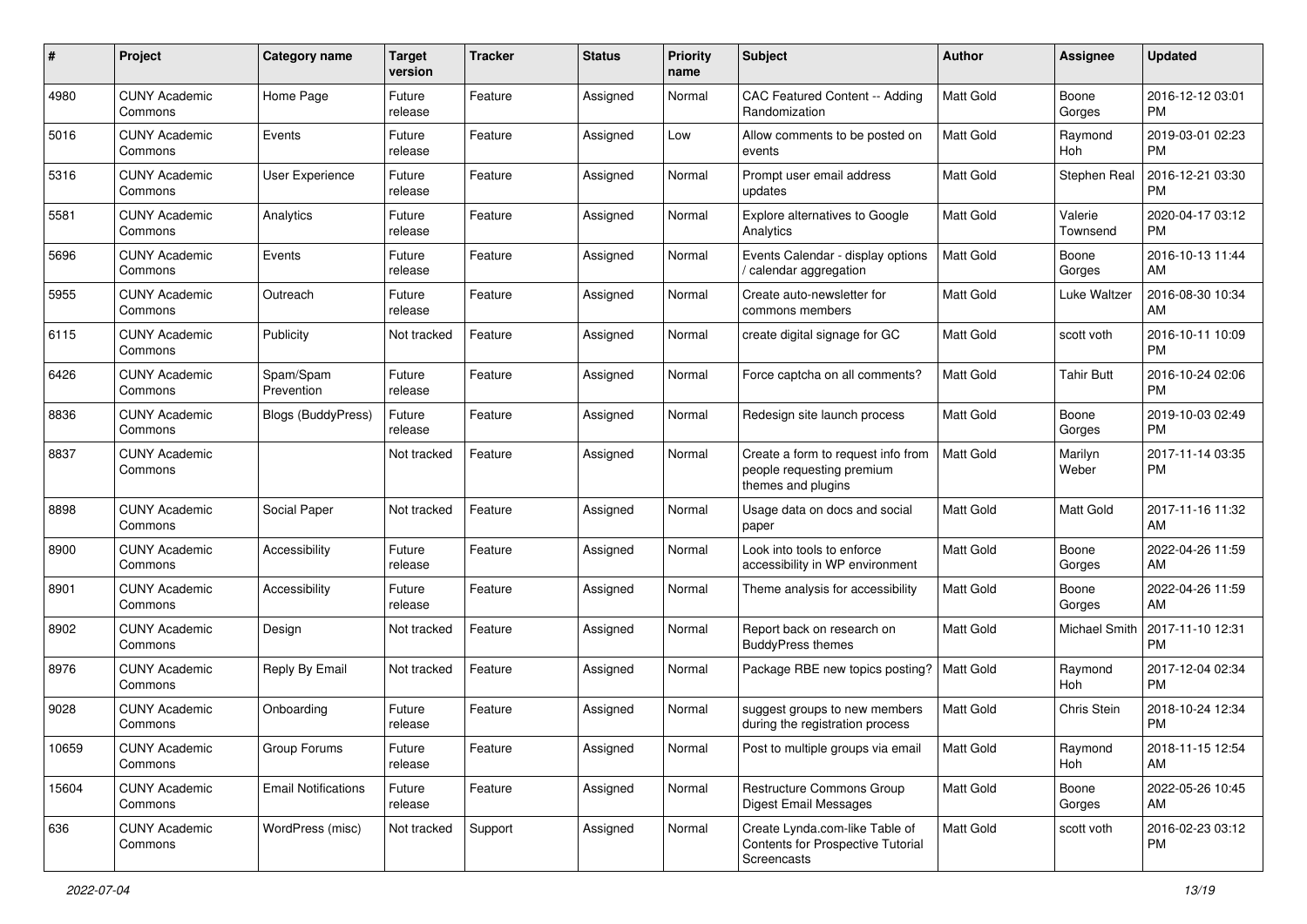| $\pmb{\#}$ | Project                         | <b>Category name</b>       | <b>Target</b><br>version | <b>Tracker</b> | <b>Status</b>        | Priority<br>name | <b>Subject</b>                                                      | <b>Author</b>    | <b>Assignee</b>     | <b>Updated</b>                |
|------------|---------------------------------|----------------------------|--------------------------|----------------|----------------------|------------------|---------------------------------------------------------------------|------------------|---------------------|-------------------------------|
| 4070       | <b>CUNY Academic</b><br>Commons | Analytics                  | Not tracked              | Support        | Assigned             | Normal           | Request for JITP site analytics                                     | <b>Matt Gold</b> | Seth Persons        | 2016-02-23 03:09<br><b>PM</b> |
| 4986       | <b>CUNY Academic</b><br>Commons | <b>ZenDesk</b>             | Not tracked              | Support        | Assigned             | Normal           | Prepare documentation for<br>Zendesk re web widget                  | <b>Matt Gold</b> | Samantha<br>Raddatz | 2016-02-25 03:09<br><b>PM</b> |
| 9941       | <b>CUNY Academic</b><br>Commons | Wiki                       | Not tracked              | Support        | Assigned             | Normal           | Wiki functionality                                                  | Matt Gold        | Boone<br>Gorges     | 2018-06-26 10:57<br>AM        |
| 3524       | <b>CUNY Academic</b><br>Commons | Documentation              | Not tracked              | Documentation  | Assigned             | Normal           | Post describing all you can do<br>when starting up a new blog/group | Matt Gold        | scott voth          | 2014-10-04 12:56<br><b>PM</b> |
| 8666       | <b>CUNY Academic</b><br>Commons | Teaching                   | Not tracked              | Documentation  | Assigned             | Normal           | Create Teaching on the Commons<br>Resource Page                     | Matt Gold        | Laurie Hurson       | 2019-09-23 03:16<br><b>PM</b> |
| 9015       | <b>CUNY Academic</b><br>Commons | Groups (misc)              | Not tracked              | Outreach       | Assigned             | Normal           | Email group admins the email<br>addresses of their groups           | <b>Matt Gold</b> | Matt Gold           | 2018-01-02 09:54<br>AM        |
| 3577       | <b>CUNY Academic</b><br>Commons | My Commons                 | Future<br>release        | Design/UX      | Assigned             | Normal           | Replies to items in My Commons                                      | <b>Matt Gold</b> | Raymond<br>Hoh      | 2015-04-09 05:19<br><b>PM</b> |
| 4027       | <b>CUNY Academic</b><br>Commons | Commons In A Box           | Not tracked              | Design/UX      | Assigned             | Normal           | Usability review of CBOX update<br>procedures                       | Matt Gold        | Samantha<br>Raddatz | 2015-05-11 06:36<br><b>PM</b> |
| 4235       | <b>CUNY Academic</b><br>Commons |                            | Not tracked              | Design/UX      | Assigned             | Normal           | Explore user experience around<br>comments on forum topics vs docs  | Matt Gold        | Samantha<br>Raddatz | 2015-07-21 10:23<br>AM        |
| 4404       | <b>CUNY Academic</b><br>Commons | <b>Public Portfolio</b>    | Future<br>release        | Design/UX      | Assigned             | Normal           | Change color of permissions info<br>on portfolio editing interface  | Matt Gold        | Samantha<br>Raddatz | 2015-08-11 05:28<br><b>PM</b> |
| 4903       | <b>CUNY Academic</b><br>Commons | Events                     | Future<br>release        | Design/UX      | Assigned             | Normal           | Improving visual appearance of<br>event calendars                   | Matt Gold        | Boone<br>Gorges     | 2016-10-13 11:51<br>AM        |
| 6298       | <b>CUNY Academic</b><br>Commons | User Experience            | Not tracked              | Design/UX      | Assigned             | Normal           | Examine data from survey                                            | Matt Gold        | Margaret<br>Galvan  | 2016-10-14 12:16<br><b>PM</b> |
| 8991       | <b>CUNY Academic</b><br>Commons | Reply By Email             | Not tracked              | <b>Bug</b>     | Hold                 | Normal           | RBE duplicate email message<br>issue                                | Matt Gold        | Raymond<br>Hoh      | 2018-02-18 08:53<br><b>PM</b> |
| 8756       | <b>CUNY Academic</b><br>Commons | Group Blogs                | Future<br>release        | Feature        | Hold                 | Normal           | Connect multiple blogs to one<br>group?                             | Matt Gold        | Boone<br>Gorges     | 2017-09-30 10:42<br>AM        |
| 3369       | <b>CUNY Academic</b><br>Commons | Reply By Email             | Not tracked              | Outreach       | Hold                 | Normal           | Release reply by email to WP<br>plugin directory                    | Matt Gold        | Raymond<br>Hoh      | 2016-03-01 12:46<br><b>PM</b> |
| 9979       | <b>CUNY Academic</b><br>Commons | <b>Email Notifications</b> | Not tracked              | Bug            | Reporter<br>Feedback | Normal           | Reports of slow email activation<br>emails                          | Matt Gold        | Boone<br>Gorges     | 2018-08-29 09:40<br><b>PM</b> |
| 10040      | <b>CUNY Academic</b><br>Commons | WordPress (misc)           | Not tracked              | Bug            | Reporter<br>Feedback | Normal           | User doesn't see full list of themes                                | <b>Matt Gold</b> | Boone<br>Gorges     | 2018-07-25 10:12<br>AM        |
| 1456       | <b>CUNY Academic</b><br>Commons | Group Invitations          | Future<br>release        | Feature        | Reporter<br>Feedback | Low              | Invite to Group Button from Profile<br>Field                        | Matt Gold        | Samantha<br>Raddatz | 2015-11-09 05:59<br><b>PM</b> |
| 1544       | <b>CUNY Academic</b><br>Commons | Groups (misc)              | Future<br>release        | Feature        | Reporter<br>Feedback | Normal           | Group Filtering and Sorting                                         | <b>Matt Gold</b> | Chris Stein         | 2019-03-01 02:25<br>PM        |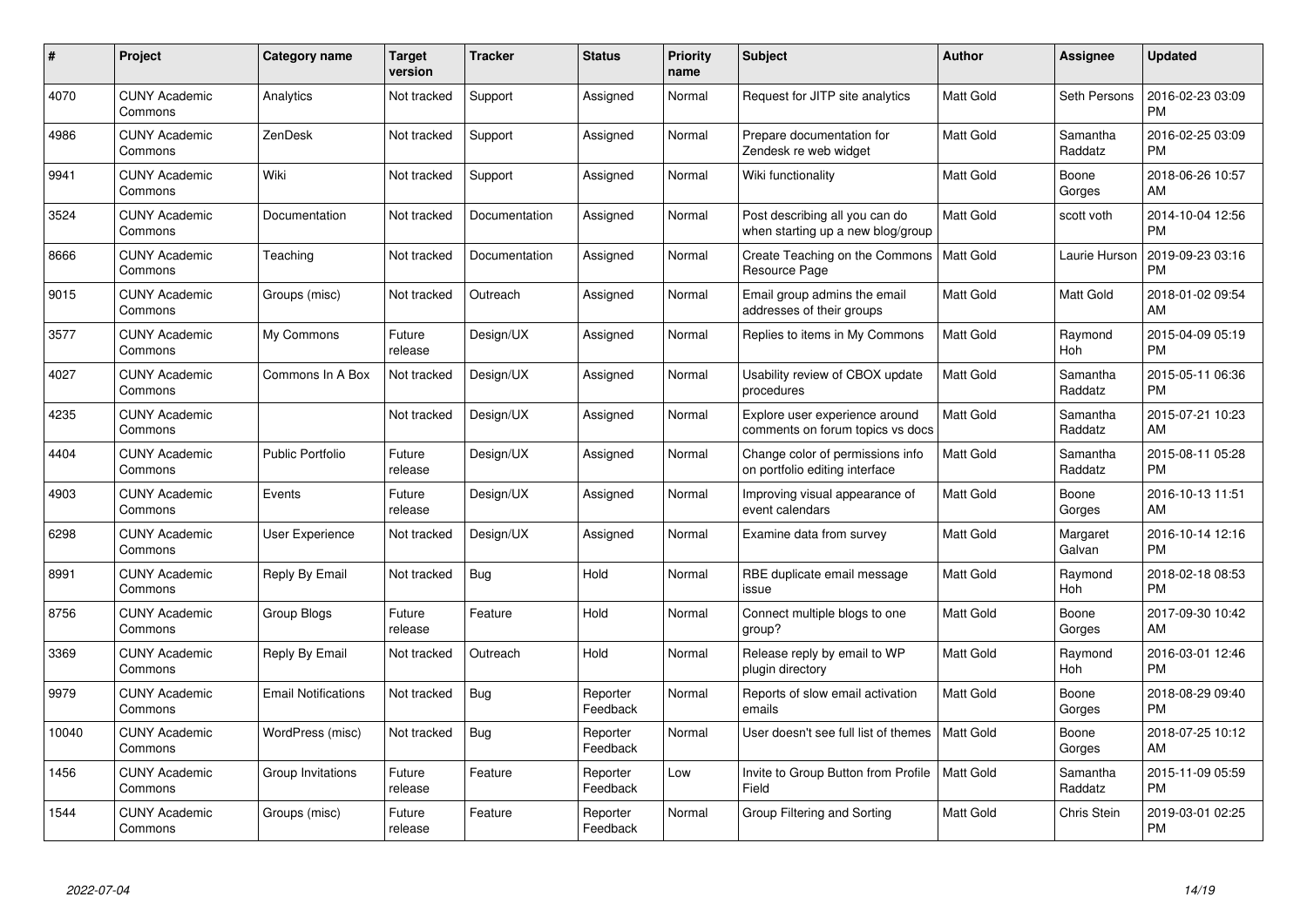| #     | Project                         | Category name            | <b>Target</b><br>version | <b>Tracker</b> | <b>Status</b>        | <b>Priority</b><br>name | Subject                                                                                                                                      | Author                 | <b>Assignee</b>     | <b>Updated</b>                |
|-------|---------------------------------|--------------------------|--------------------------|----------------|----------------------|-------------------------|----------------------------------------------------------------------------------------------------------------------------------------------|------------------------|---------------------|-------------------------------|
| 7115  | <b>CUNY Academic</b><br>Commons | Groups (misc)            | Future<br>release        | Feature        | Reporter<br>Feedback | Normal                  | make licensing info clear during<br>group creation                                                                                           | <b>Matt Gold</b>       | Raymond<br>Hoh      | 2020-12-08 11:32<br>AM        |
| 9947  | <b>CUNY Academic</b><br>Commons | <b>WordPress Plugins</b> | Future<br>release        | Feature        | Reporter<br>Feedback | Normal                  | Install H5P quiz plugin                                                                                                                      | Matt Gold              | Boone<br>Gorges     | 2018-09-11 11:01<br>AM        |
| 6014  | <b>CUNY Academic</b><br>Commons | Publicity                | Future<br>release        | Publicity      | Reporter<br>Feedback | Normal                  | Google search listing                                                                                                                        | Matt Gold              | Boone<br>Gorges     | 2016-09-21 03:48<br><b>PM</b> |
| 3419  | <b>CUNY Academic</b><br>Commons | Group Invitations        | 1.6.14                   | Bug            | Testing<br>Required  | Normal                  | Neatening the display of<br>messages on group requests                                                                                       | <b>Matt Gold</b>       | Boone<br>Gorges     | 2014-09-01 09:29<br><b>PM</b> |
| 481   | <b>CUNY Academic</b><br>Commons | Groups (misc)            | Future<br>release        | Feature        | Assigned             | Normal                  | ability to archive inactive groups<br>and blogs                                                                                              | Michael Mandiberg      | Samantha<br>Raddatz | 2015-11-09 05:56<br><b>PM</b> |
| 9908  | <b>CUNY Academic</b><br>Commons |                          | Not tracked              | Feature        | <b>New</b>           | Normal                  | Is it possible to send email<br>updates to users (or an email<br>address not on the list) for only a<br>single page AFTER being<br>prompted? | <b>Michael Shields</b> | scott voth          | 2018-06-11 01:34<br><b>PM</b> |
| 2167  | <b>CUNY Academic</b><br>Commons | WordPress (misc)         | Future<br>release        | Bug            | Assigned             | Normal                  | CAC-Livestream Plugin Issues                                                                                                                 | <b>Michael Smith</b>   | Dominic<br>Giglio   | 2015-01-02 03:06<br><b>PM</b> |
| 3458  | <b>CUNY Academic</b><br>Commons | Groups (misc)            | Future<br>release        | Feature        | Assigned             | Normal                  | Filter Members of Group by<br>Campus                                                                                                         | <b>Michael Smith</b>   | Samantha<br>Raddatz | 2014-09-26 08:32<br><b>PM</b> |
| 2753  | <b>CUNY Academic</b><br>Commons | <b>Public Portfolio</b>  | Future<br>release        | Feature        | New                  | Normal                  | Create actual actual tagification in<br>academic interests and other<br>fields                                                               | Micki Kaufman          | Boone<br>Gorges     | 2015-01-05 08:52<br><b>PM</b> |
| 3506  | <b>CUNY Academic</b><br>Commons | Publicity                | 1.7                      | Publicity      | <b>New</b>           | Normal                  | Prepare 1.7 email messaging                                                                                                                  | Micki Kaufman          | Micki<br>Kaufman    | 2014-10-01 12:36<br><b>PM</b> |
| 3509  | <b>CUNY Academic</b><br>Commons | Publicity                | 1.7                      | Publicity      | <b>New</b>           | Normal                  | Create 1.7 digital signage imagery                                                                                                           | Micki Kaufman          | Marilyn<br>Weber    | 2014-10-01 12:40<br><b>PM</b> |
| 2754  | <b>CUNY Academic</b><br>Commons | Design                   | Future<br>release        | Feature        | Assigned             | Normal                  | Determine strategy for CAC logo<br>handling in top header                                                                                    | Micki Kaufman          | Chris Stein         | 2015-01-05 08:53<br><b>PM</b> |
| 3510  | <b>CUNY Academic</b><br>Commons | Publicity                | 1.7                      | Publicity      | Assigned             | Normal                  | Post on the News Blog re: 'My<br>Commons'                                                                                                    | Micki Kaufman          | Sarah<br>Morgano    | 2014-10-15 11:18<br>AM        |
| 3511  | <b>CUNY Academic</b><br>Commons | Publicity                | 1.7                      | Publicity      | Assigned             | Normal                  | Social media for 1.7                                                                                                                         | Micki Kaufman          | Sarah<br>Morgano    | 2014-10-14 03:32<br><b>PM</b> |
| 3475  | <b>CUNY Academic</b><br>Commons | Events                   | Future<br>release        | Feature        | Assigned             | Normal                  | Request to add plugin to<br>streamline room<br>booking/appointment booking                                                                   | Naomi Barrettara       | Boone<br>Gorges     | 2014-12-01 05:14<br><b>PM</b> |
| 9346  | <b>CUNY Academic</b><br>Commons | WordPress (misc)         | Not tracked              | Bug            | New                  | Normal                  | Clone cetls.bmcc.cuny.edu for<br>development                                                                                                 | Owen Roberts           | Raymond<br>Hoh      | 2018-03-06 05:35<br><b>PM</b> |
| 6665  | <b>CUNY Academic</b><br>Commons |                          | Not tracked              | Publicity      | New                  | Normal                  | Dead Link in 1.10 announcement<br>post                                                                                                       | Paige Dupont           | Stephen Real        | 2016-12-01 03:11<br><b>PM</b> |
| 14483 | <b>CUNY Academic</b><br>Commons | WordPress - Media        | Not tracked              | Bug            | Reporter<br>Feedback | Normal                  | Wordpress PDF Embed Stopped<br>Working after JITP Media Clone                                                                                | Patrick DeDauw         | Boone<br>Gorges     | 2021-05-20 01:51<br>PM        |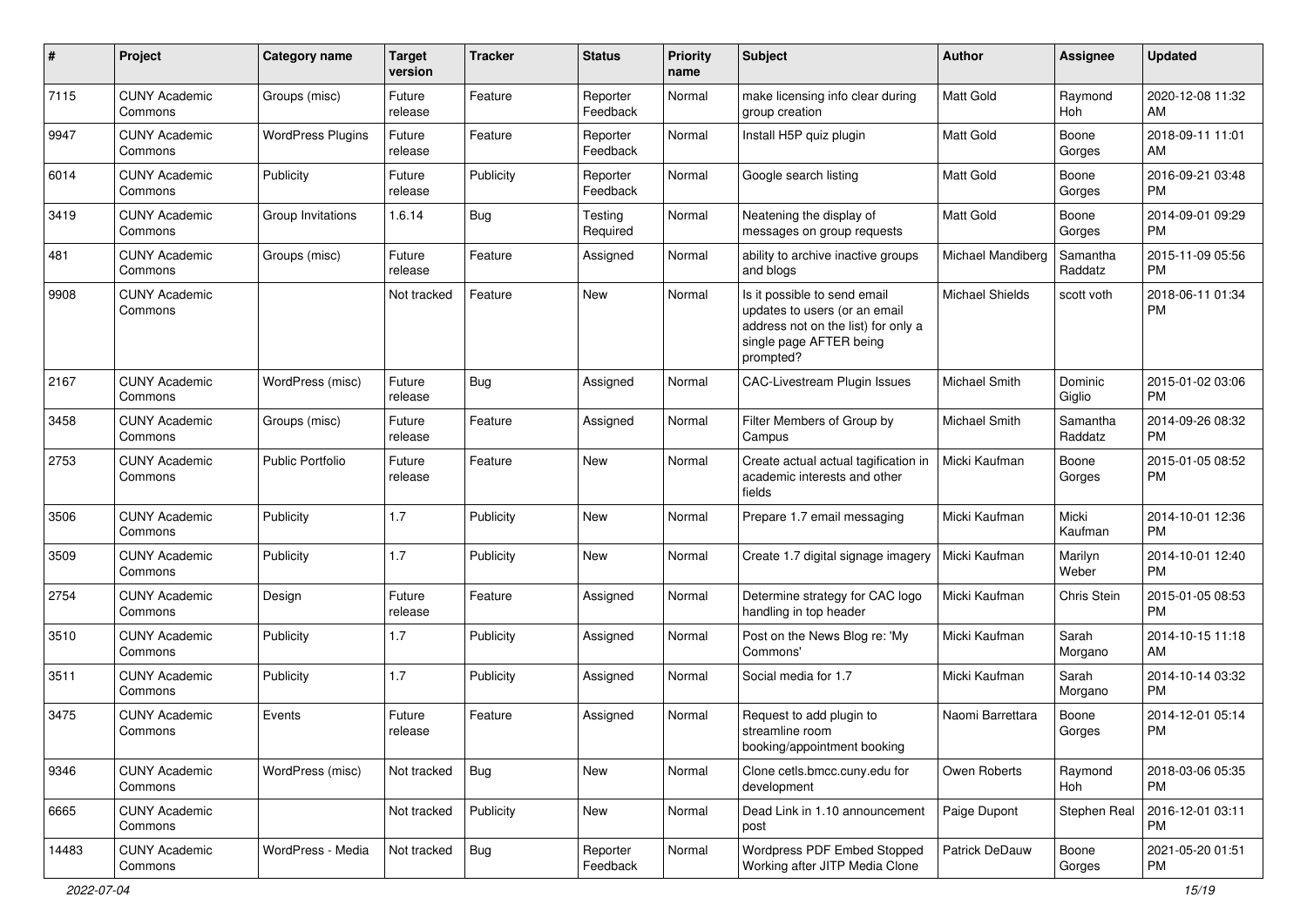| #     | Project                         | Category name            | <b>Target</b><br>version | <b>Tracker</b> | <b>Status</b>        | <b>Priority</b><br>name | <b>Subject</b>                                                                                  | <b>Author</b>           | Assignee            | <b>Updated</b>                |
|-------|---------------------------------|--------------------------|--------------------------|----------------|----------------------|-------------------------|-------------------------------------------------------------------------------------------------|-------------------------|---------------------|-------------------------------|
| 11449 | <b>CUNY Academic</b><br>Commons | WordPress - Media        | Not tracked              | Support        | Reporter<br>Feedback | Normal                  | Cloning Media Library for JITP<br>from Staging to Production Site                               | Patrick DeDauw          | Boone<br>Gorges     | 2019-05-13 12:00<br><b>PM</b> |
| 8675  | <b>CUNY Academic</b><br>Commons | User Onboarding          | Future<br>release        | Bug            | Reporter<br>Feedback | Low                     | Add new User search screen calls<br>for the input of email address but<br>doesn't work with one | Paul Hebert             | Boone<br>Gorges     | 2017-10-11 11:17<br>AM        |
| 14792 | <b>CUNY Academic</b><br>Commons |                          |                          | Bug            | <b>New</b>           | Normal                  | Inconsistent email notifications<br>from gravity forms                                          | Raffi<br>Khatchadourian |                     | 2021-10-04 01:50<br><b>PM</b> |
| 16294 | <b>CUNY Academic</b><br>Commons |                          |                          | <b>Bug</b>     | <b>New</b>           | Urgent                  | CAC is down                                                                                     | Raffi<br>Khatchadourian |                     | 2022-06-27 02:00<br><b>PM</b> |
| 8498  | <b>CUNY Academic</b><br>Commons | <b>WordPress Plugins</b> | Future<br>release        | Feature        | <b>New</b>           | Low                     | <b>Gravity Forms Email Users</b>                                                                | Raffi<br>Khatchadourian | Matt Gold           | 2017-10-13 12:58<br><b>PM</b> |
| 9420  | <b>CUNY Academic</b><br>Commons | cuny.is                  | Not tracked              | Feature        | <b>New</b>           | Normal                  | Request for http://cuny.is/streams                                                              | Raffi<br>Khatchadourian | Marilyn<br>Weber    | 2018-04-02 10:08<br>AM        |
| 16314 | <b>CUNY Academic</b><br>Commons | <b>WordPress Plugins</b> |                          | Feature        | <b>New</b>           | Normal                  | Install Multicollab plug-in?                                                                    | Raffi<br>Khatchadourian |                     | 2022-06-29 03:44<br><b>PM</b> |
| 5182  | <b>CUNY Academic</b><br>Commons | Social Paper             | Future<br>release        | Design/UX      | <b>New</b>           | Normal                  | "Publishing" a private paper on<br>social paper?                                                | Raffi<br>Khatchadourian | Boone<br>Gorges     | 2016-10-13 04:12<br><b>PM</b> |
| 5183  | <b>CUNY Academic</b><br>Commons | Social Paper             | Future<br>release        | Design/UX      | New                  | Normal                  | Creating a new paper when<br>viewing an existing paper                                          | Raffi<br>Khatchadourian | Samantha<br>Raddatz | 2016-02-02 12:09<br><b>PM</b> |
| 15242 | <b>CUNY Academic</b><br>Commons | Performance              | Not tracked              | <b>Bug</b>     | Reporter<br>Feedback | Normal                  | Slugist site                                                                                    | Raffi<br>Khatchadourian | Boone<br>Gorges     | 2022-02-07 11:14<br>AM        |
| 15516 | <b>CUNY Academic</b><br>Commons | <b>WordPress Plugins</b> |                          | Bug            | Reporter<br>Feedback | Normal                  | Can't publish or save draft of post<br>on wordpress.com                                         | Raffi<br>Khatchadourian | Raymond<br>Hoh      | 2022-03-02 05:52<br><b>PM</b> |
| 11077 | <b>CUNY Academic</b><br>Commons | Events                   | Not tracked              | Feature        | Reporter<br>Feedback | Normal                  | Show event category description<br>in event list view                                           | Raffi<br>Khatchadourian |                     | 2019-02-12 10:38<br><b>PM</b> |
| 16290 | <b>CUNY Academic</b><br>Commons |                          |                          | Feature        | Reporter<br>Feedback | Normal                  | Add Table Of Contents Block<br>plug-in                                                          | Raffi<br>Khatchadourian |                     | 2022-06-24 10:26<br>AM        |
| 3691  | <b>CUNY Academic</b><br>Commons | <b>WordPress Plugins</b> | Future<br>release        | Bug            | <b>New</b>           | Normal                  | <b>WPMU Domain Mapping</b><br>Debugging on cdev                                                 | Raymond Hoh             | Matt Gold           | 2014-12-12 09:04<br>AM        |
| 11243 | <b>CUNY Academic</b><br>Commons | BuddyPress (misc)        | Future<br>release        | Bug            | <b>New</b>           | Normal                  | Audit bp-custom.php                                                                             | Raymond Hoh             | Raymond<br>Hoh      | 2022-04-26 11:59<br>AM        |
| 14496 | <b>CUNY Academic</b><br>Commons | Domain Mapping           | Future<br>release        | Bug            | <b>New</b>           | Normal                  | Mapped domain SSO uses<br>third-party cookies                                                   | Raymond Hoh             | Raymond<br>Hoh      | 2021-05-24 04:03<br><b>PM</b> |
| 14908 | <b>CUNY Academic</b><br>Commons | Performance              |                          | Bug            | <b>New</b>           | Normal                  | Stale object cache on cdev                                                                      | Raymond Hoh             | Boone<br>Gorges     | 2021-12-07 09:45<br>AM        |
| 16177 | <b>CUNY Academic</b><br>Commons | Reply By Email           |                          | <b>Bug</b>     | <b>New</b>           | Normal                  | Switch to Inbound mode for RBE                                                                  | Raymond Hoh             | Raymond<br>Hoh      | 2022-05-30 04:32<br><b>PM</b> |
| 16255 | <b>CUNY Academic</b><br>Commons | WordPress (misc)         |                          | <b>Bug</b>     | <b>New</b>           | Normal                  | Need to define 'MULTISITE'<br>constant in wp-config.php                                         | Raymond Hoh             |                     | 2022-06-19 09:31<br>AM        |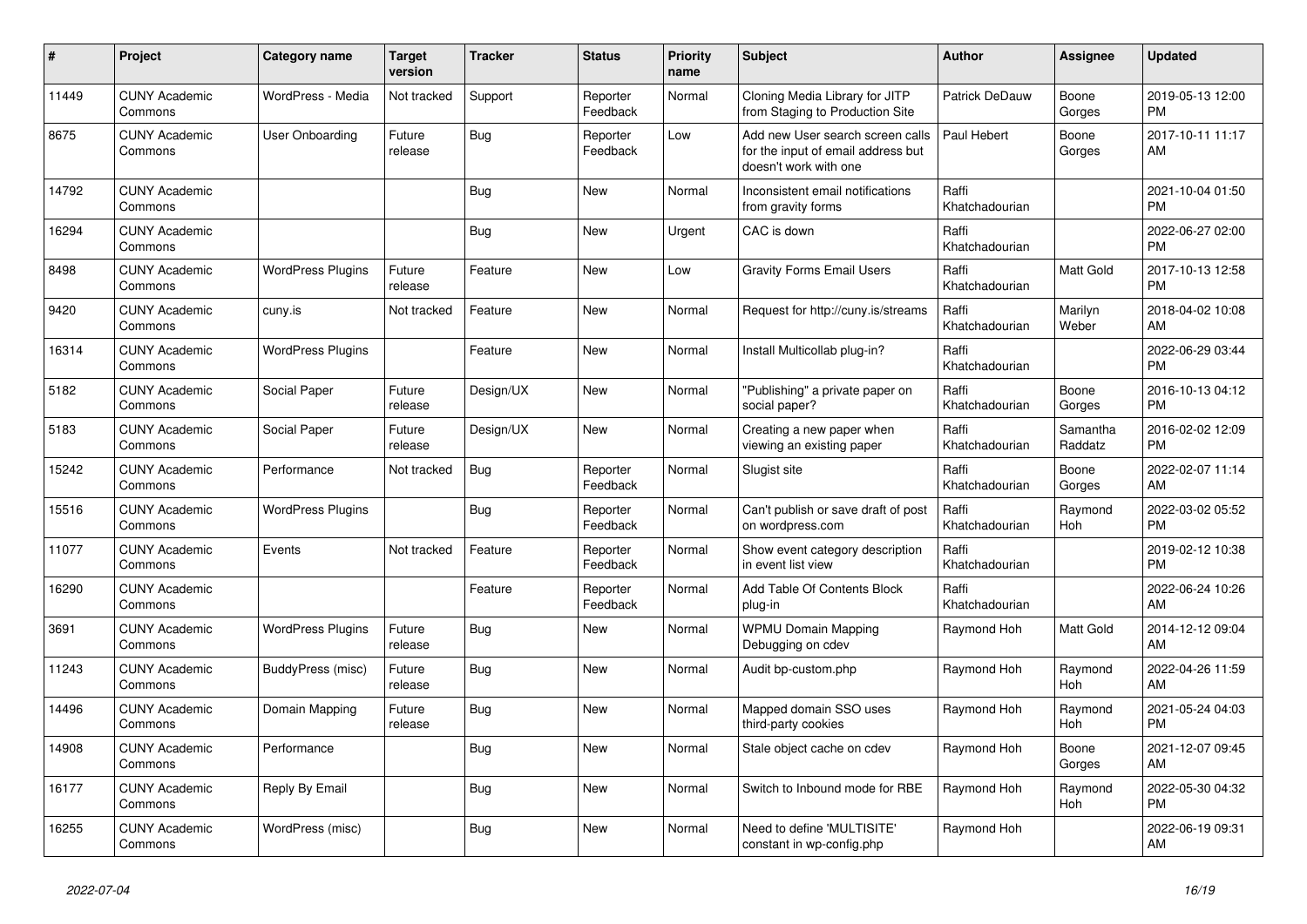| #     | Project                         | <b>Category name</b>     | <b>Target</b><br>version | <b>Tracker</b> | <b>Status</b>        | <b>Priority</b><br>name | <b>Subject</b>                                                  | <b>Author</b>    | Assignee            | <b>Updated</b>                |
|-------|---------------------------------|--------------------------|--------------------------|----------------|----------------------|-------------------------|-----------------------------------------------------------------|------------------|---------------------|-------------------------------|
| 16319 | <b>CUNY Academic</b><br>Commons | <b>WordPress Plugins</b> | 2.0.3                    | Bug            | <b>New</b>           | Normal                  | Request for Events Calendar Pro<br>5.14.2 update                | Raymond Hoh      | Raymond<br>Hoh      | 2022-07-01 04:16<br><b>PM</b> |
| 3939  | <b>CUNY Academic</b><br>Commons | <b>WordPress Plugins</b> | Future<br>release        | <b>Bug</b>     | Hold                 | Normal                  | Activity stream support for<br>Co-Authors Plus plugin           | Raymond Hoh      | Raymond<br>Hoh      | 2015-11-09 06:13<br><b>PM</b> |
| 14983 | <b>CUNY Academic</b><br>Commons | WordPress (misc)         | Not tracked              | Support        | Reporter<br>Feedback | Normal                  | "Read More" tag not working                                     | Rebecca Krisel   | Raymond<br>Hoh      | 2021-11-23 01:17<br><b>PM</b> |
| 58    | <b>CUNY Academic</b><br>Commons | BuddyPress (misc)        | Future<br>release        | Feature        | Assigned             | Low                     | Make member search sortable by<br>last name                     | Roberta Brody    | Boone<br>Gorges     | 2010-08-26 02:38<br><b>PM</b> |
| 5298  | <b>CUNY Academic</b><br>Commons |                          | Not tracked              | Publicity      | <b>New</b>           | Normal                  | Survey Pop-Up Text                                              | Samantha Raddatz | Samantha<br>Raddatz | 2016-03-22 12:27<br><b>PM</b> |
| 4222  | <b>CUNY Academic</b><br>Commons | User Experience          | Future<br>release        | Design/UX      | <b>New</b>           | Normal                  | Add information to 'Delete<br>Account' page                     | Samantha Raddatz | scott voth          | 2015-06-26 11:35<br>AM        |
| 4225  | <b>CUNY Academic</b><br>Commons | DiRT Integration         | Future<br>release        | Design/UX      | <b>New</b>           | Normal                  | Add information to DIRT page (in<br>Create a Group)             | Samantha Raddatz | Matt Gold           | 2015-06-26 03:14<br><b>PM</b> |
| 4226  | <b>CUNY Academic</b><br>Commons | <b>BuddyPress Docs</b>   | Future<br>release        | Design/UX      | <b>New</b>           | Normal                  | Add option to connect a Doc with<br>a Group                     | Samantha Raddatz | Samantha<br>Raddatz | 2015-09-09 04:08<br><b>PM</b> |
| 4253  | <b>CUNY Academic</b><br>Commons | <b>Public Portfolio</b>  | Future<br>release        | Design/UX      | New                  | Normal                  | Encourage users to add portfolio<br>content                     | Samantha Raddatz | Samantha<br>Raddatz | 2015-07-07 11:32<br>AM        |
| 4592  | <b>CUNY Academic</b><br>Commons | Events                   | Future<br>release        | Design/UX      | <b>New</b>           | Normal                  | Event Creation - Venue Dropdown<br>Slow                         | Samantha Raddatz | Boone<br>Gorges     | 2015-09-14 04:56<br><b>PM</b> |
| 4622  | <b>CUNY Academic</b><br>Commons | <b>Public Portfolio</b>  | Future<br>release        | Design/UX      | New                  | Normal                  | <b>Profile Visibility Settings</b>                              | Samantha Raddatz | Samantha<br>Raddatz | 2015-09-21 12:18<br><b>PM</b> |
| 4221  | <b>CUNY Academic</b><br>Commons | Group Forums             | Future<br>release        | Design/UX      | Assigned             | Normal                  | Add 'Number of Posts' display<br>option to Forum page           | Samantha Raddatz | Samantha<br>Raddatz | 2015-06-26 02:21<br><b>PM</b> |
| 585   | <b>CUNY Academic</b><br>Commons | Group Forums             | Future<br>release        | Feature        | Assigned             | Normal                  | Merge Forum Topics                                              | Sarah Morgano    | Boone<br>Gorges     | 2011-07-06 04:11<br><b>PM</b> |
| 1888  | <b>CUNY Academic</b><br>Commons | Home Page                | Future<br>release        | Feature        | Assigned             | Normal                  | Refactor BP MPO Activity Filter to<br>support proper pagination | Sarah Morgano    | Boone<br>Gorges     | 2014-05-01 07:11<br>PM        |
| 5826  | <b>CUNY Academic</b><br>Commons | <b>WordPress Plugins</b> | Future<br>release        | Support        | Reporter<br>Feedback | Normal                  | Remove Subscription Options<br>plugin from directory            | Sarah Morgano    | Sarah<br>Morgano    | 2016-10-21 04:14<br><b>PM</b> |
| 4535  | <b>CUNY Academic</b><br>Commons | My Commons               | Future<br>release        | Bug            | New                  | Low                     | My Commons filter issue                                         | scott voth       | Raymond<br>Hoh      | 2015-09-01 11:17<br>AM        |
| 12573 | <b>CUNY Academic</b><br>Commons | <b>WordPress Plugins</b> | Future<br>release        | Bug            | New                  | Normal                  | CommentPress Core Issues                                        | scott voth       |                     | 2020-03-24 04:32<br><b>PM</b> |
| 10226 | <b>CUNY Academic</b><br>Commons | Courses                  | Future<br>release        | Feature        | <b>New</b>           | Normal                  | Add "My Courses" to drop down<br>list                           | scott voth       | Boone<br>Gorges     | 2021-11-19 12:42<br><b>PM</b> |
| 10354 | CUNY Academic<br>Commons        | <b>Public Portfolio</b>  | Future<br>release        | Feature        | <b>New</b>           | Normal                  | Opt out of Having a Profile Page                                | scott voth       | <b>Chris Stein</b>  | 2020-05-12 10:43<br>AM        |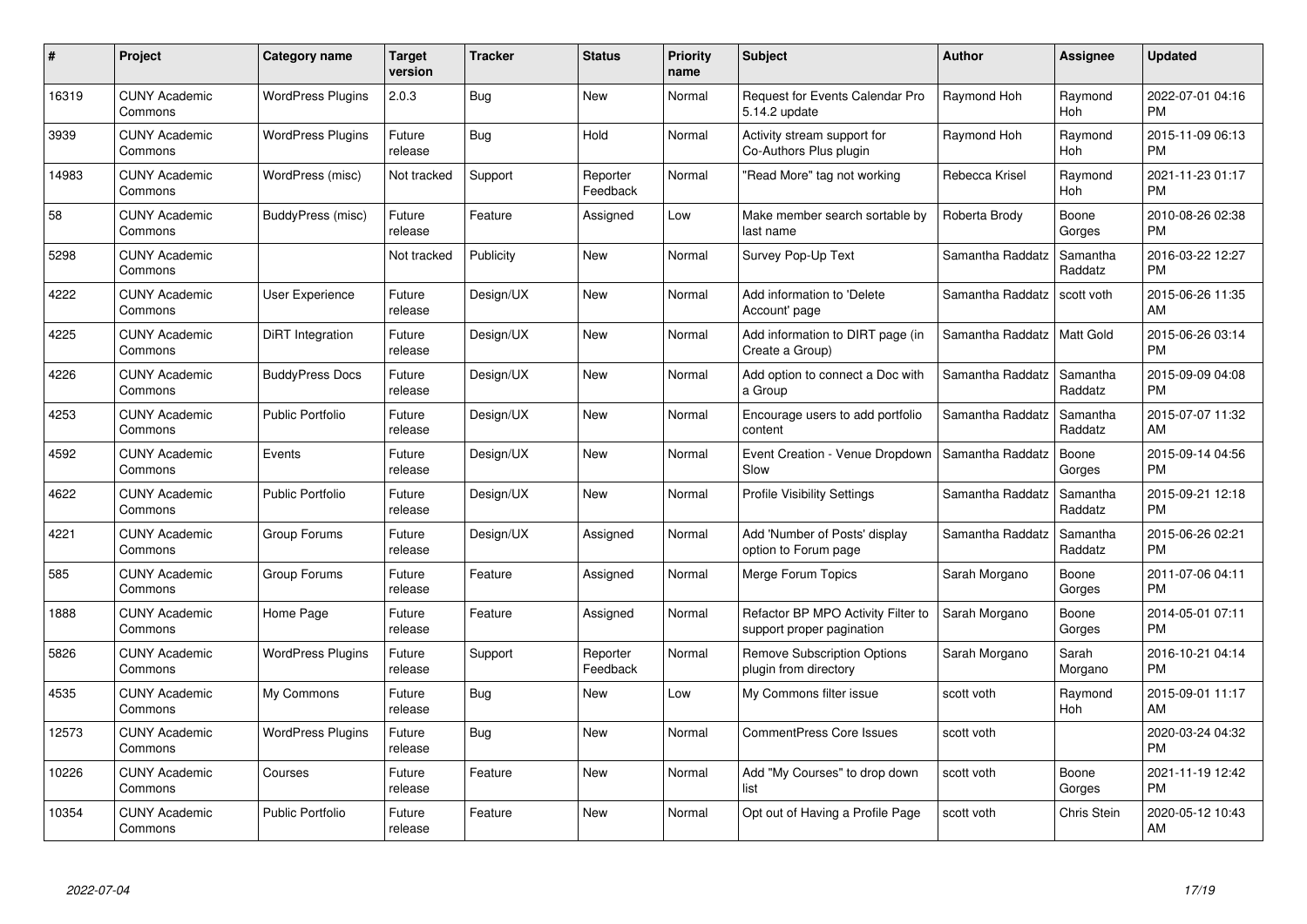| #     | Project                         | <b>Category name</b>     | <b>Target</b><br>version | Tracker       | <b>Status</b>        | <b>Priority</b><br>name | Subject                                                                              | Author     | Assignee           | <b>Updated</b>                |
|-------|---------------------------------|--------------------------|--------------------------|---------------|----------------------|-------------------------|--------------------------------------------------------------------------------------|------------|--------------------|-------------------------------|
| 11531 | <b>CUNY Academic</b><br>Commons | Events                   | Future<br>release        | Feature       | <b>New</b>           | Normal                  | Main Events calendar should<br>include non-public events that<br>user has access to  | scott voth | Boone<br>Gorges    | 2019-06-11 10:00<br>AM        |
| 11860 | <b>CUNY Academic</b><br>Commons | Registration             | Future<br>release        | Feature       | <b>New</b>           | Normal                  | <b>Ensure Students Are Aware They</b><br>Can Use Aliases At Registration             | scott voth |                    | 2019-09-24 08:46<br>AM        |
| 14394 | <b>CUNY Academic</b><br>Commons |                          | Not tracked              | Feature       | New                  | Normal                  | Commons News Site - redesign                                                         | scott voth | scott voth         | 2021-09-14 10:46<br>AM        |
| 10839 | <b>CUNY Academic</b><br>Commons | About page               | Not tracked              | Support       | New                  | Normal                  | <b>Mission Statement Needs</b><br>Revision                                           | scott voth | Matt Gold          | 2018-12-26 10:58<br>AM        |
| 11496 | <b>CUNY Academic</b><br>Commons | Public Portfolio         | 1.15.2                   | Support       | <b>New</b>           | Normal                  | Replace Twitter Icon on Member<br>Portfolio page                                     | scott voth | Boone<br>Gorges    | 2019-06-06 01:03<br><b>PM</b> |
| 12247 | <b>CUNY Academic</b><br>Commons | Publicity                | Not tracked              | Support       | <b>New</b>           | Normal                  | Screenshot of First Commons<br>Homepage                                              | scott voth | scott voth         | 2020-01-14 12:08<br><b>PM</b> |
| 15767 | <b>CUNY Academic</b><br>Commons | WordPress (misc)         |                          | Support       | <b>New</b>           | Normal                  | Site loading slowly                                                                  | scott voth | Boone<br>Gorges    | 2022-04-04 08:56<br><b>PM</b> |
| 12392 | <b>CUNY Academic</b><br>Commons | Help/Codex               | Not tracked              | Documentation | <b>New</b>           | Normal                  | <b>Updates to Common Commons</b><br>Questions on Help Page                           | scott voth | Margaret<br>Galvan | 2020-02-11 10:53<br>AM        |
| 11393 | <b>CUNY Academic</b><br>Commons |                          | Not tracked              | Publicity     | <b>New</b>           | Normal                  | After 1.15 release, ceate a hero<br>slide and post about adding a site<br>to a group | scott voth | Patrick<br>Sweeney | 2019-05-14 10:32<br>AM        |
| 4438  | <b>CUNY Academic</b><br>Commons | Events                   | Future<br>release        | Bug           | Assigned             | Normal                  | Events Calendar - Export<br><b>Recurring Events</b>                                  | scott voth | Daniel Jones       | 2016-05-23 04:25<br><b>PM</b> |
| 5827  | <b>CUNY Academic</b><br>Commons | <b>Public Portfolio</b>  | Future<br>release        | Bug           | Assigned             | Normal                  | Academic Interests square bracket   scott voth<br>links not working                  |            | Chris Stein        | 2016-08-11 11:59<br><b>PM</b> |
| 519   | <b>CUNY Academic</b><br>Commons | <b>BuddyPress Docs</b>   | Future<br>release        | Feature       | Assigned             | Low                     | TOC for individual docs - for new<br>BP "wiki-like" plugin                           | scott voth | Boone<br>Gorges    | 2015-11-09 05:54<br><b>PM</b> |
| 3492  | <b>CUNY Academic</b><br>Commons | <b>WordPress Themes</b>  | Future<br>release        | Support       | Assigned             | Normal                  | Add CBOX theme to the<br>Commons                                                     | scott voth | Raymond<br>Hoh     | 2014-10-08 05:55<br><b>PM</b> |
| 13946 | <b>CUNY Academic</b><br>Commons | <b>WordPress Plugins</b> | 2.1.0                    | Support       | Assigned             | Normal                  | Custom Embed handler For<br>OneDrive files                                           | scott voth | Raymond<br>Hoh     | 2022-05-26 10:46<br>AM        |
| 14113 | <b>CUNY Academic</b><br>Commons | WordPress (misc)         | Future<br>release        | Bug           | Hold                 | Normal                  | Block Editor Not Working on this<br>page - Json error                                | scott voth | Boone<br>Gorges    | 2021-03-05 11:01<br>AM        |
| 9515  | <b>CUNY Academic</b><br>Commons | <b>WordPress Plugins</b> | Not tracked              | Bug           | Reporter<br>Feedback | Normal                  | Text to Speech plugin - "More<br>Slowly" checkbox not working                        | scott voth | Boone<br>Gorges    | 2018-06-13 02:26<br><b>PM</b> |
| 16245 | <b>CUNY Academic</b><br>Commons | WordPress (misc)         |                          | Bug           | Reporter<br>Feedback | Normal                  | Save Button missing on<br>WordPress Profile page                                     | scott voth | Raymond<br>Hoh     | 2022-06-16 03:09<br>PM        |
| 10982 | <b>CUNY Academic</b><br>Commons | Domain Mapping           | Not tracked              | Support       | Reporter<br>Feedback | Normal                  | <b>CNAME</b> question                                                                | scott voth |                    | 2019-01-22 04:29<br><b>PM</b> |
| 11386 | <b>CUNY Academic</b><br>Commons | WordPress - Media        | Not tracked              | Support       | Reporter<br>Feedback | Normal                  | disappearing images                                                                  | scott voth | Boone<br>Gorges    | 2019-05-14 10:32<br>AM        |